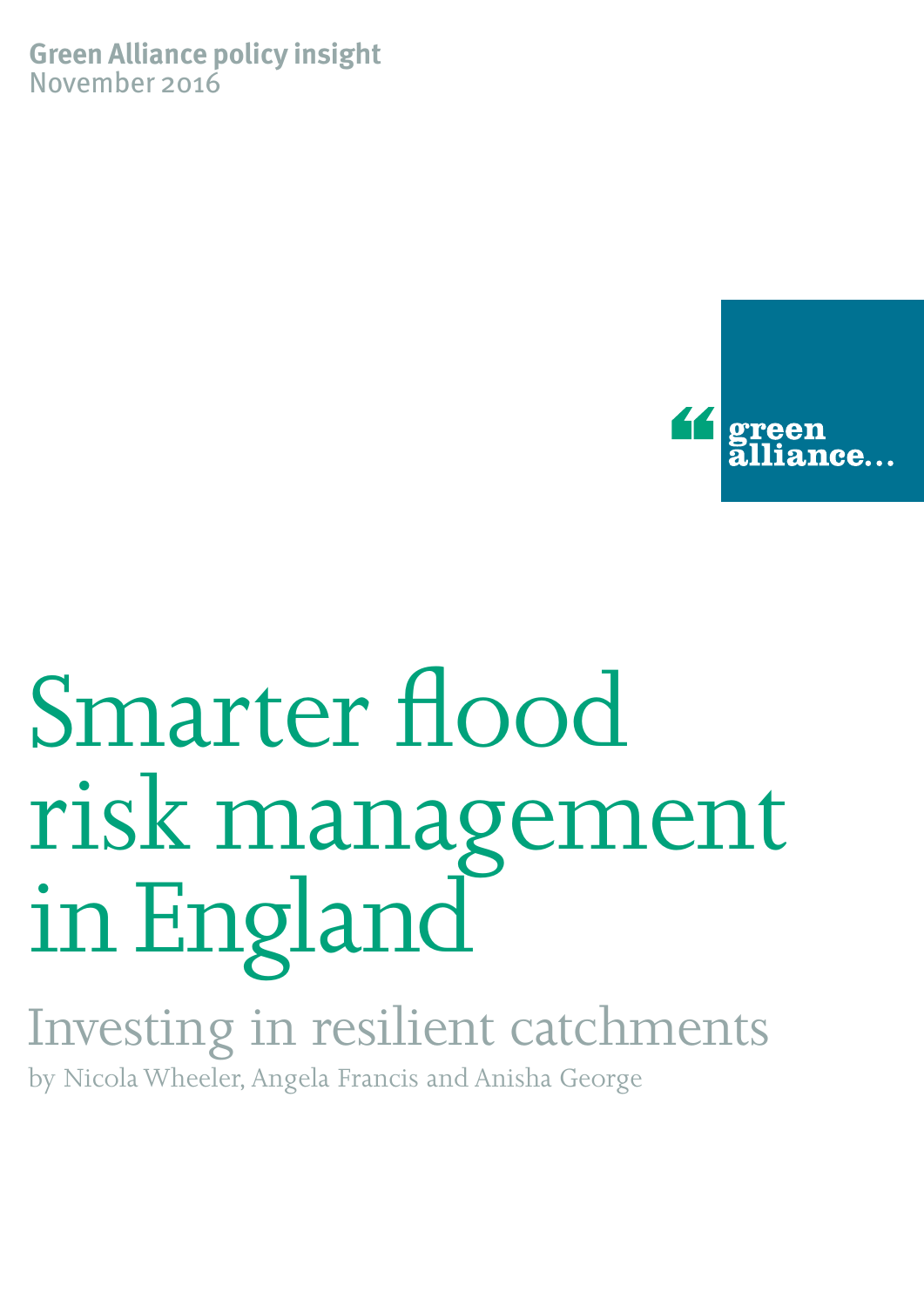## **Executive summary**

England's current approach to flood risk is contradictory and skewed towards reactive responses instead of flood prevention. This is illustrated by the pattern of flood related spending. It is particularly striking that:

- Nearly four times as much money is spent on land management that ignores or increases flood risk than on land management that helps to prevent flooding.
- Twice as much is spent on dealing with the after effects of a flood than is spent on hard flood defences.

Measures aimed at preventing floods would lead to a greater level of resilience for the same or lower cost than current approaches. This requires more investment in upstream preventative activities.

Our recommendations:

- 1 Use the replacement of the Common Agricultural Policy to reward land management that helps to prevent flooding.
- 2 Establish a dedicated fund for natural flood management.
- 3 Set up regional Catchment Management Boards.

The three measures we propose have the potential to raise standards for agricultural subsidy, moving it from adverse or neutral practices to ones that help prevent flooding, achieve higher environmental benefit from farming, and reduce the escalating cost of flood defences and post-flood repairs through accelerating development of the evidence base and by improving catchment level governance.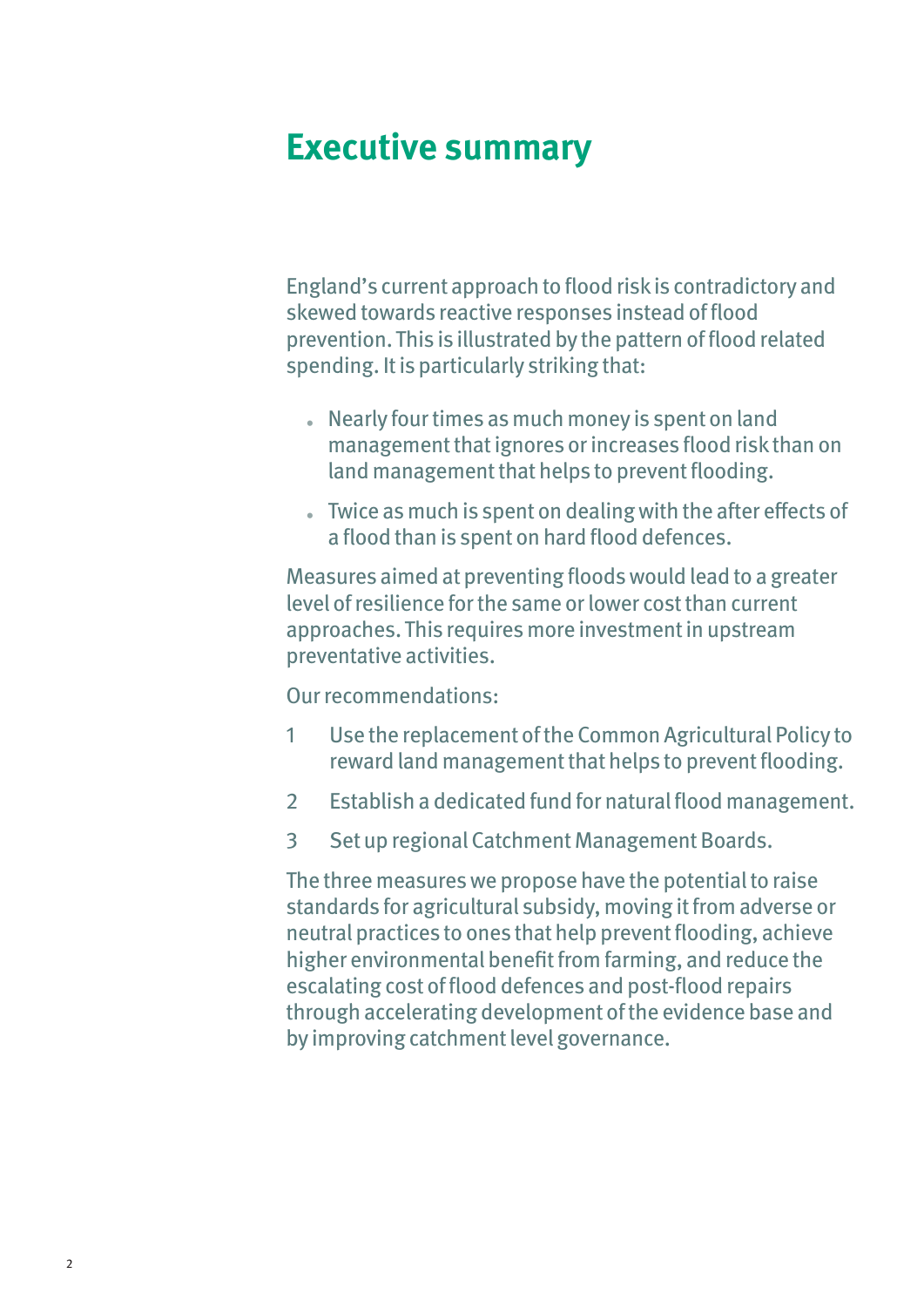

#### **How land management affects river flooding**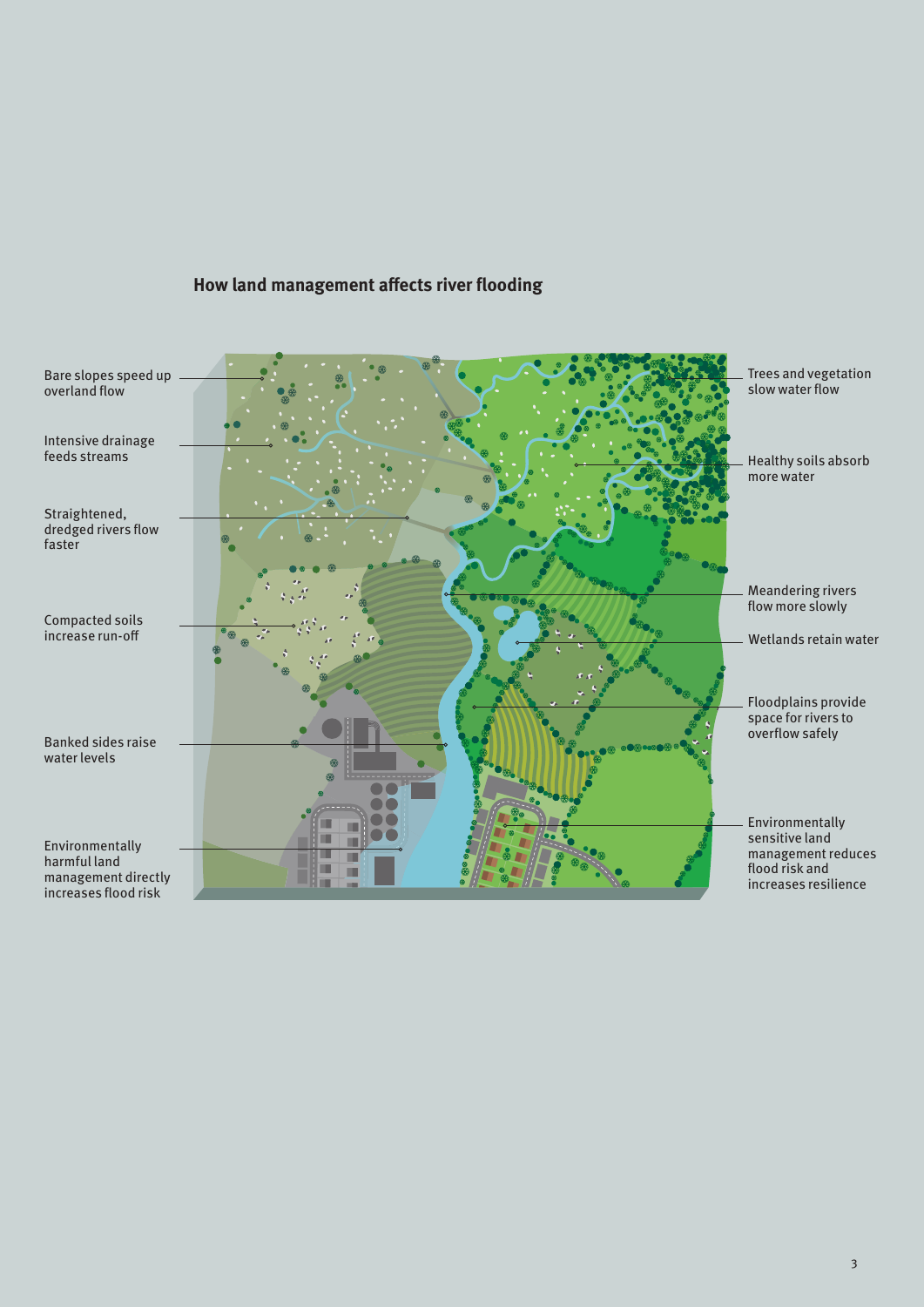## **1. The cost of flooding**

Severe flooding has occurred in 13 of the 16 years since 2000. The worst has resulted in significant costs; for instance, floods in the north of England in 2015 cost the economy over £5 billion. $1$ 

Cost of Met Office recorded flood events in the UK since 2000



It has been calculated that an investment in flood and coastal erosion risk management of £750 to £800 million per year is required to maintain current levels of flood protection.<sup>2</sup> The 2015-16 budget was £695.3 million.<sup>3</sup> Additional funding has been provided following the severe winter floods of 2013-14, with a longer term committment of an extra  $\text{\pounds}700$ million by 2020 (from an increase in insurance premium tax), announced in the March 2016 Budget.

Yet, spending an ever increasing amount on hard flood defences is unlikely to be a viable long term strategy in the face of the increasing risks associated with climate change. If we continue to manage flooding as we currently do, associated damages could increase by as much as 150 per cent by the 2080s. And the number of people living in properties exposed to flooding could increase by 41-98 per cent if there are no additional measures to adapt to the increasing risk.<sup>4</sup>

As well as asking whether there is enough funding to respond to the growing frequency of floods, there is the question of whether we are spending money in the most effective way.

There are around 100 catchments in England. Man-made and natural features, and the way the land is used, all determine how water flows. Land management is, therefore, crucial to an effective strategy for minimising the risks and impacts of flooding. To understand the opportunities for improving the contribution of land management to reducing flood risk, we have analysed the spending related to river flooding in England.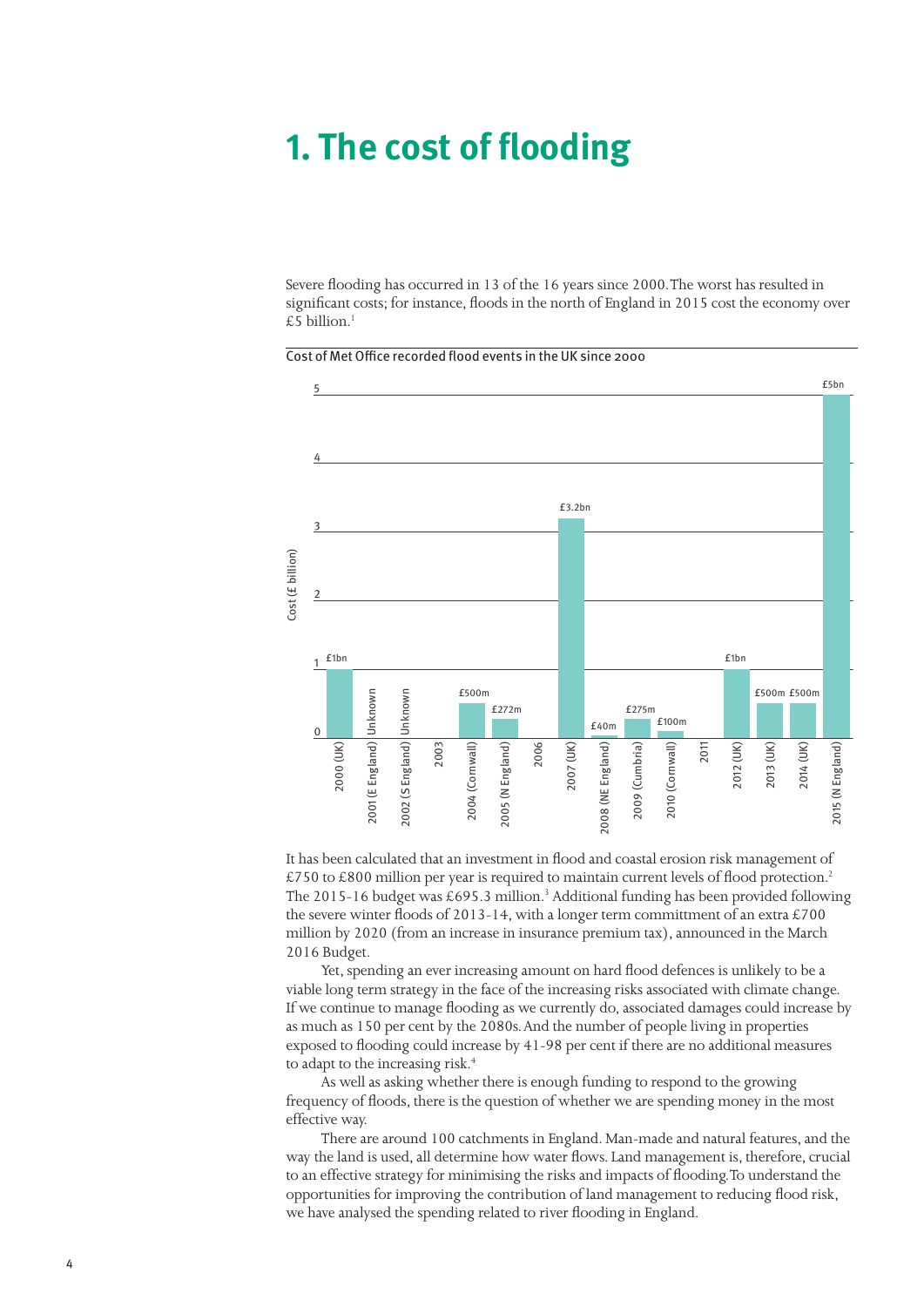#### **Analysis of total costs**

Huge sums of money are spent trying to protect against flooding and deal with its after effects. In the weeks and months that follow a major flood event, attention typically focuses on the costs of hard defences and repair works. However, there are other, often overlooked, funding streams that have a significant impact on flood risk.

To understand the expenditure associated with flooding and what the money is for, we have identified four categories of spending: post-flood repairs, flood adverse or neutral land management, hard flood defences and flood preventative land management.



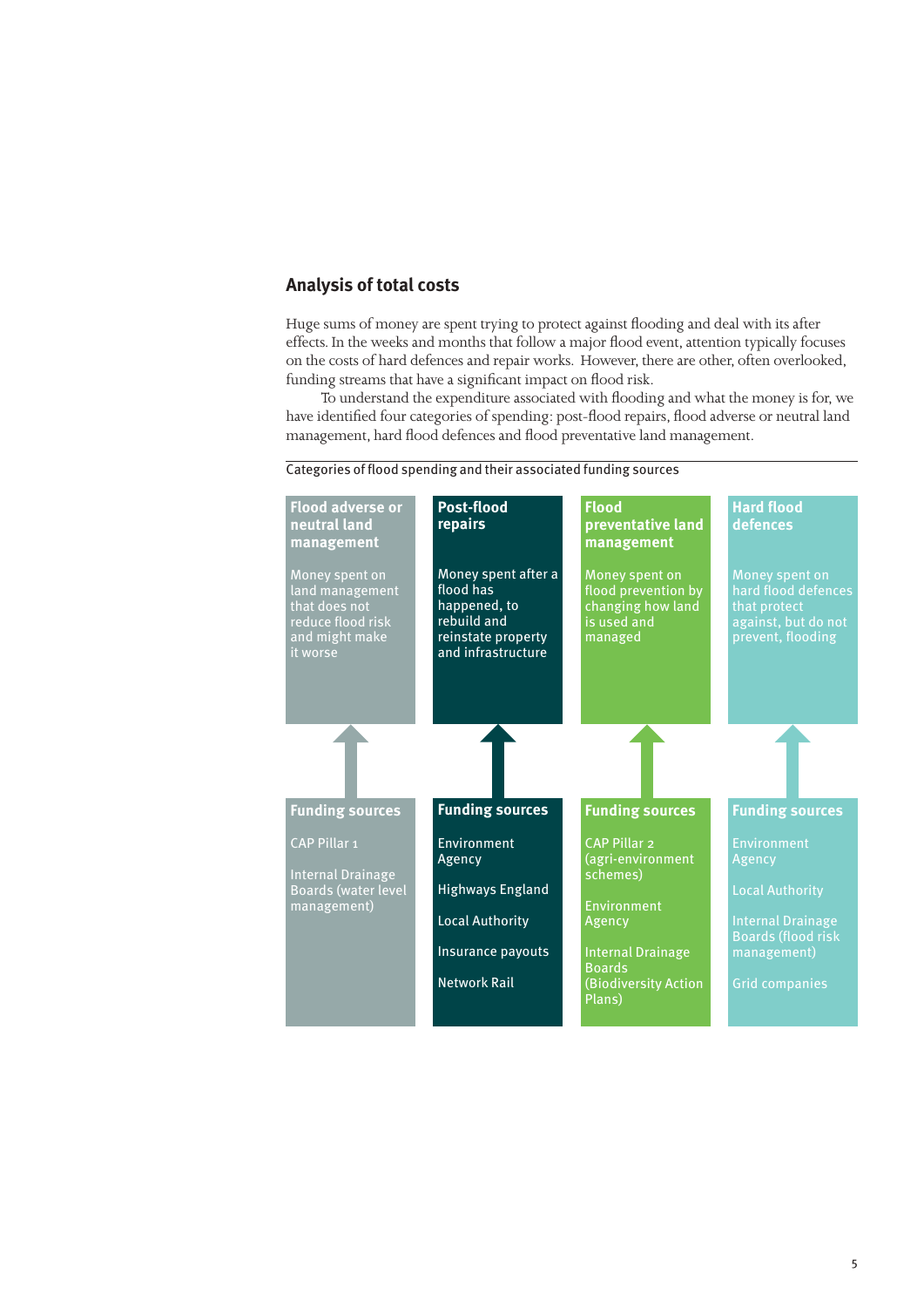Clearly, a far greater proportion of this money should be spent in ways that actively reduce flood risk, such as hard flood defences and flood preventative land management. And the least money should be spent on post-flood repairs.

We have collated and analysed the funding sources in England related to river flooding and allocated them to our four categories:

| <b>Funding</b><br>source                                                                                                                                                                                                                                                                            | <b>Role in flooding</b>                                                                                                                                                                                                                                                                                                                                                                                                                                                                                                                                                                           | <b>Category</b><br>allocation                         |
|-----------------------------------------------------------------------------------------------------------------------------------------------------------------------------------------------------------------------------------------------------------------------------------------------------|---------------------------------------------------------------------------------------------------------------------------------------------------------------------------------------------------------------------------------------------------------------------------------------------------------------------------------------------------------------------------------------------------------------------------------------------------------------------------------------------------------------------------------------------------------------------------------------------------|-------------------------------------------------------|
| <b>CAP</b><br>Pillar <sub>1</sub>                                                                                                                                                                                                                                                                   | Currently, agricultural subsidies (the Basic Payment<br>Scheme) are given to all landowners for keeping land<br>in productive agricultural use. Some environmental<br>considerations have been introduced through<br>Greening Payments and Cross Compliance, but these<br>do not include flood risk management. Some rules of<br>compliance actively penalise measures that could be<br>beneficial for reducing flood risk; for example, ponds<br>and dense scrub are ineligible for payments.<br>Different farming systems create different risk factors<br>for flooding (see table on page 12). | <b>Flood adverse or</b><br>neutral land<br>management |
| <b>CAP</b><br>Pillar <sub>2</sub>                                                                                                                                                                                                                                                                   | Currently CAP also supports farmers who carry out<br>agri-environment schemes (AES) to improve the state<br>of the environment on their farmland. These<br>subsidies do not explicitly fund natural flood<br>management projects, but AES are generally likely to<br>have a positive impact in helping to prevent flooding,<br>given the types of land management they support. We<br>have therefore allocated AES to this category,<br>although the specific breakdown of AES spending for<br>flood risk reduction is unavailable.                                                               | <b>Flood preventative</b><br>land management          |
| <b>Environment</b><br>The Environment Agency has a broad remit in terms of<br>flood risk management. We identified three core<br>Agency<br>activities: infrastructure repairs following flooding;<br>constructing and maintaining flood defences, flood<br>risk mapping and flood warnings; and the |                                                                                                                                                                                                                                                                                                                                                                                                                                                                                                                                                                                                   | Post-flood repairs<br><b>Flood defences</b>           |
|                                                                                                                                                                                                                                                                                                     | implementation of natural flood management<br>projects.                                                                                                                                                                                                                                                                                                                                                                                                                                                                                                                                           | <b>Flood preventative</b><br>land management          |
| <b>Highways</b><br><b>England</b>                                                                                                                                                                                                                                                                   | Highways England's infrastructure can be severely<br>damaged by flooding. As such, its costs are<br>associated with repairing infrastructure.                                                                                                                                                                                                                                                                                                                                                                                                                                                     | Post-flood repairs                                    |

#### Flood related spending in England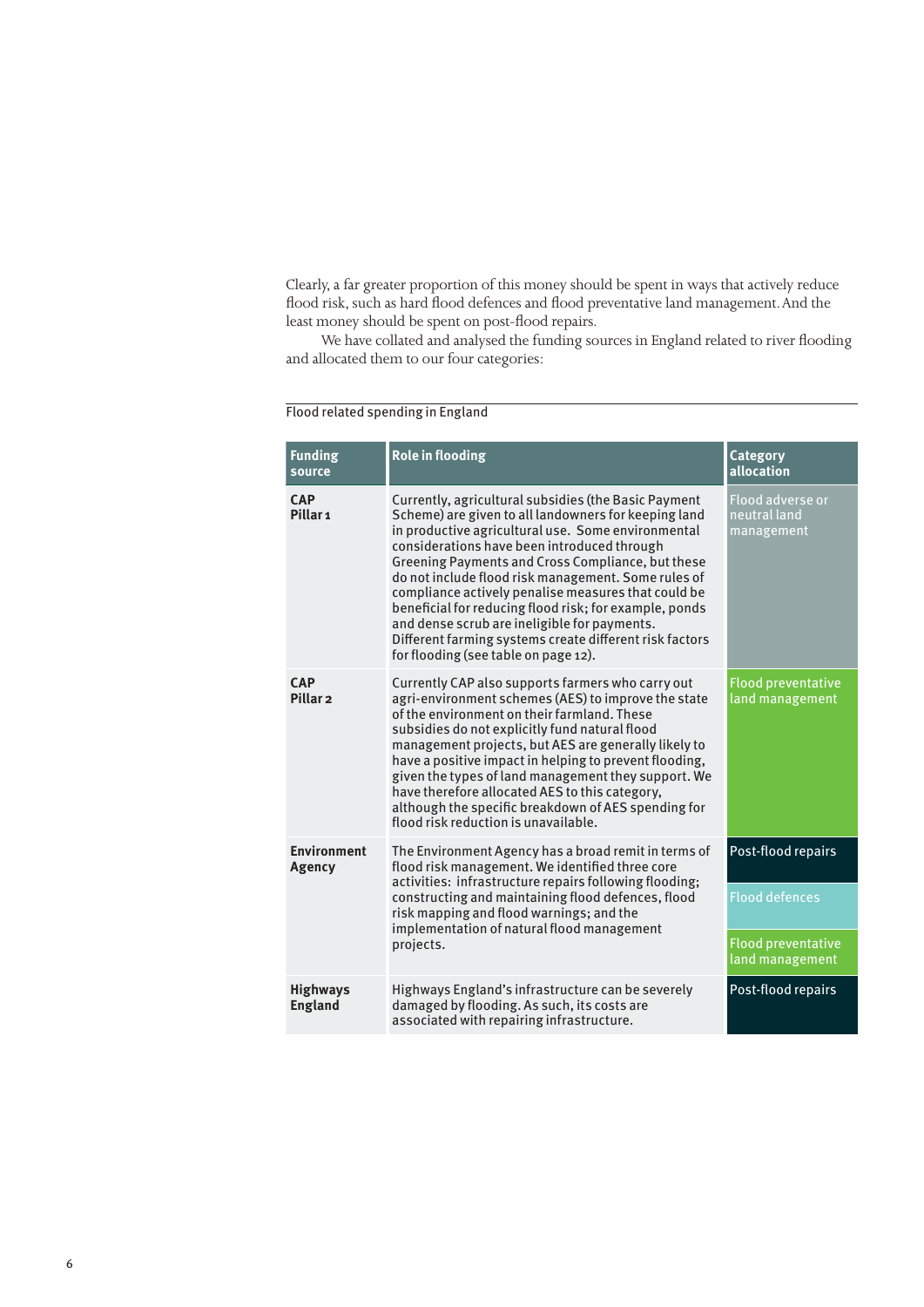| <b>Funding</b><br>source                            | <b>Role in flooding</b>                                                                                                                                                                                                                                           | Category<br>allocation                       |  |
|-----------------------------------------------------|-------------------------------------------------------------------------------------------------------------------------------------------------------------------------------------------------------------------------------------------------------------------|----------------------------------------------|--|
| <b>Internal</b><br><b>Drainage</b><br><b>Boards</b> | Internal Drainage Boards play a complex role in flood<br>risk. Their three main roles are water level<br>management; flood risk management; and managing<br>Biodiversity Action Plans in low lying land. Their<br>water level management activities are primarily |                                              |  |
|                                                     | aimed at draining low lying (usually agricultural) land.<br>Drained water flows into rivers and so can increase<br>river levels. Yet, they are also responsible for flood<br>risk management and work closely with the                                            | <b>Flood defences</b>                        |  |
|                                                     | Environment Agency. IDBs also produce Biodiversity<br>Action Plans; which can have flood risk benefits.                                                                                                                                                           | <b>Flood preventative</b><br>land management |  |
| <b>Insurance</b><br>payouts                         | Payouts by insurance companies provide a good<br>indication of the replacement and repair cost of goods<br>and property to the public (businesses and residents)<br>following flood events.                                                                       | Post-flood repairs                           |  |
| Local<br><b>Authorities</b>                         | Local Authorities have a range of responsibilities<br>associated with flood management. We have focused<br>on two principal ones: constructing and maintaining<br>flood defences, and infrastructure repairs following                                            | Post-flood repairs                           |  |
|                                                     | flooding.                                                                                                                                                                                                                                                         | <b>Flood defences</b>                        |  |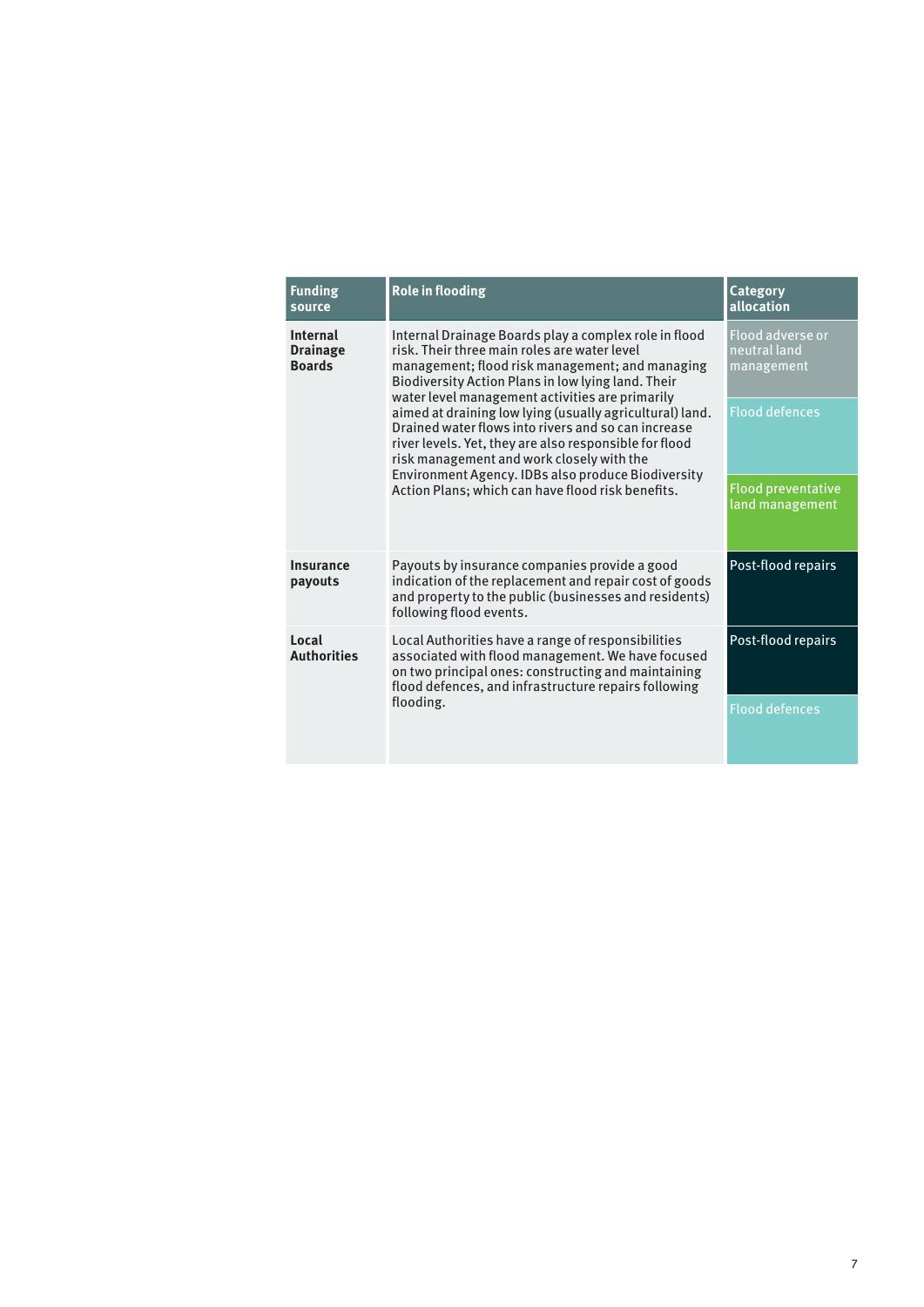We have used data for 2013-14, or the most recent and comprehensive data available, to identify the funding streams related to river flooding. Although the precise pattern of spending varies each year, we have approximated a typical year's spending based on the available data.<sup>5</sup>

Our findings show that 54 per cent is spent on flood adverse or neutral land management ( $£1.5$  billion); 22 per cent of funding is spent on post-flood repairs (£613 million); 15 per cent is spent on flood preventative land management (£419 million); and ten per cent is spent on hard flood defences (£269 million). A full breakdown of these figures is shown opposite and detailed in the appendix on page 22.



National spending on flooding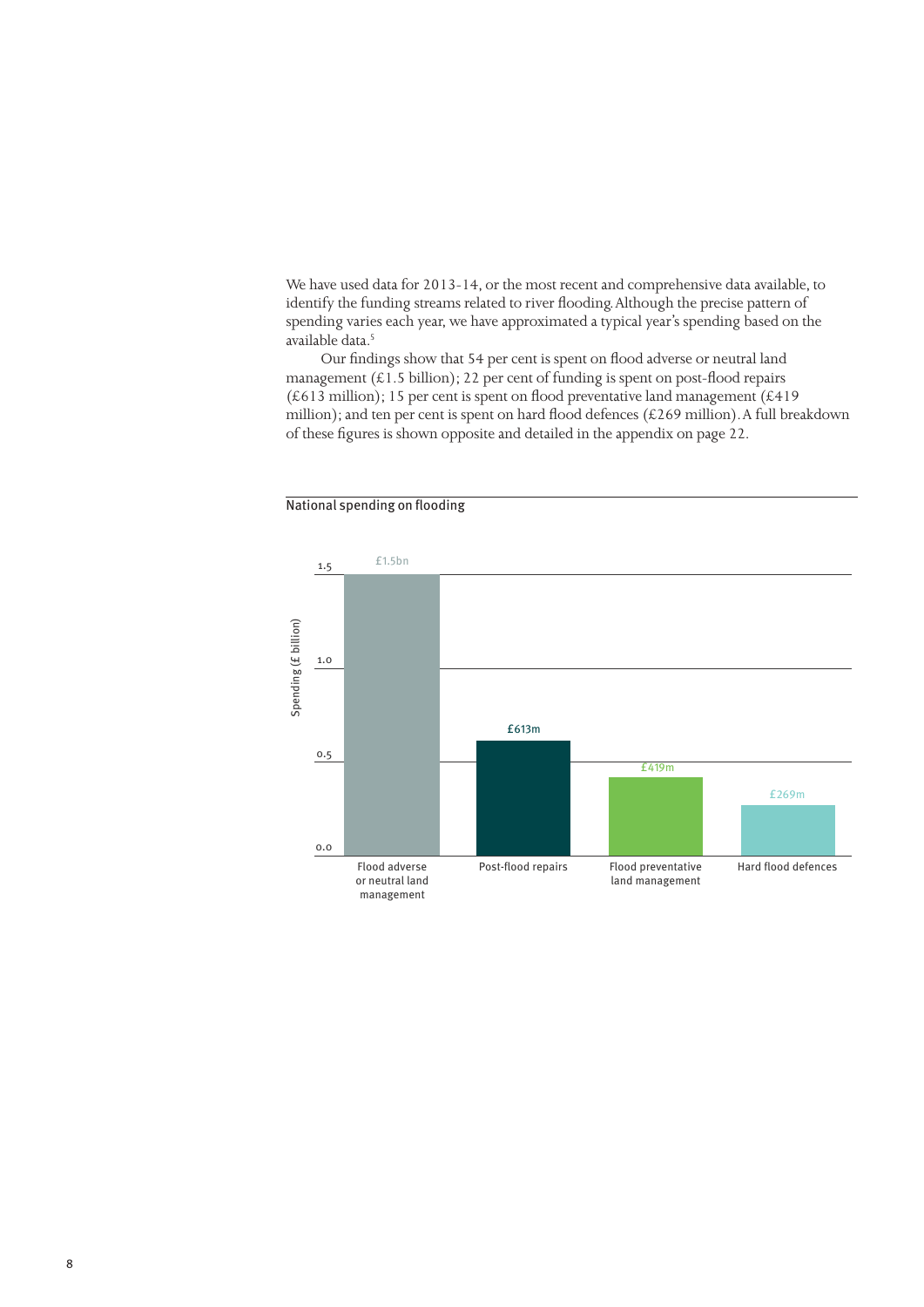

Funding breakdown by source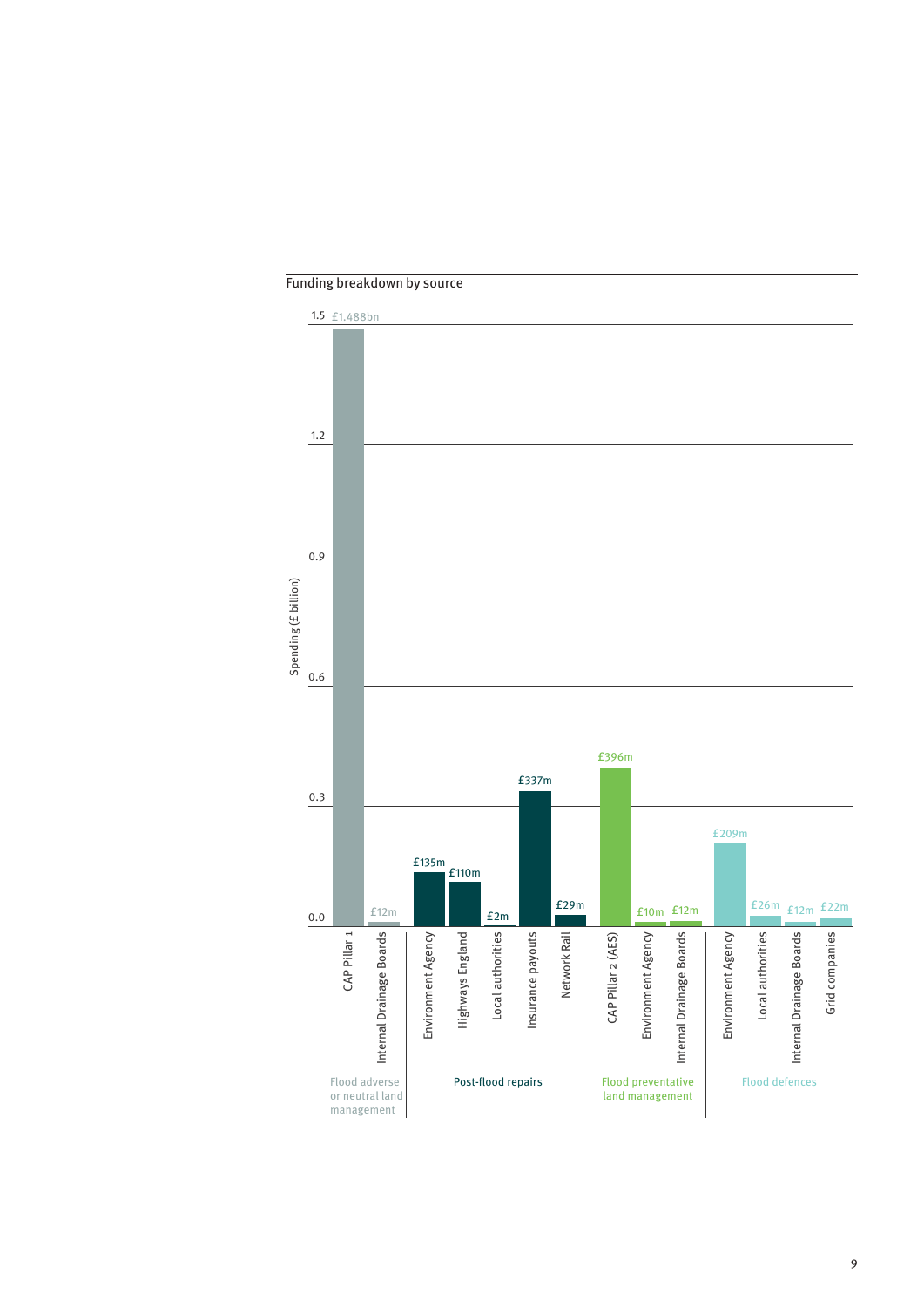Analysis of this spending reveals that:

1 Nearly four times as much money is spent on land management that ignores or increases flood risk than on land management that helps to prevent flooding As much as £419 million is spent each year on land management that helps to reduce flooding. This comprises agri-environment scheme (AES) funding under the EU's Common Agriculture Policy (CAP, £396 million), Environment Agency funding (£10.1 million) and Internal Drainage Board funding (£12.4 million). We have included the entire AES figure, as this spending has the potential to deliver benefits through land management improvements, even if that is not its primary objective. That is a generous interpretation and not all AES spending will support projects that reduce flood risk.

In contrast,  $£1.5$  billion is being spent each year on land management activities that increase flood risk or at least do nothing to reduce the risk. This spending is dominated by CAP Pillar 1, totalling  $\&1.488$  billion. Although farmers have to meet environmental standards (through Greening Payments and Cross Compliance) to receive subsidies from CAP Pillar 1, these offer extremely limited environmental or flood benefits.

Given the huge costs associated with flood events, there is significant merit in rebalancing subsidies towards those which incentivise risk reduction. Reallocating a higher portion of existing budgets to environmentally sensitive land management would deliver increased flood protection.

#### 2 Twice as much is spent on dealing with the after effects of a flood than on hard flood defences

Around £269 million is spent on flood defences each year, with £209 million of that invested by the Environment Agency. Yet more than £613 million, over a fifth of all spending, goes on post-flood repairs, £337 million on insurance payouts and £135 million is borne by the Environment Agency.

The public (residents and businesses) bear the highest costs of flooding in the form of insurance charges and premiums. To the extent that floods are exacerbated by certain land use practices, investments which maintain the status quo are costing individuals, businesses and public agencies affected by flooding substantial sums. More frequent intense weather events which are expected to result from climate change are likely to make the situation worse.

Traditional hard flood defences are often very expensive and unaffordable for smaller but highly vulnerable communities. Payments that promote healthy catchments with higher absorptive capacity and include greater use of natural flood management, are likely to be more cost effective. Therefore, increasing spending on flood risk management, either via natural or hard defences, could reduce the overall costs of flood damage.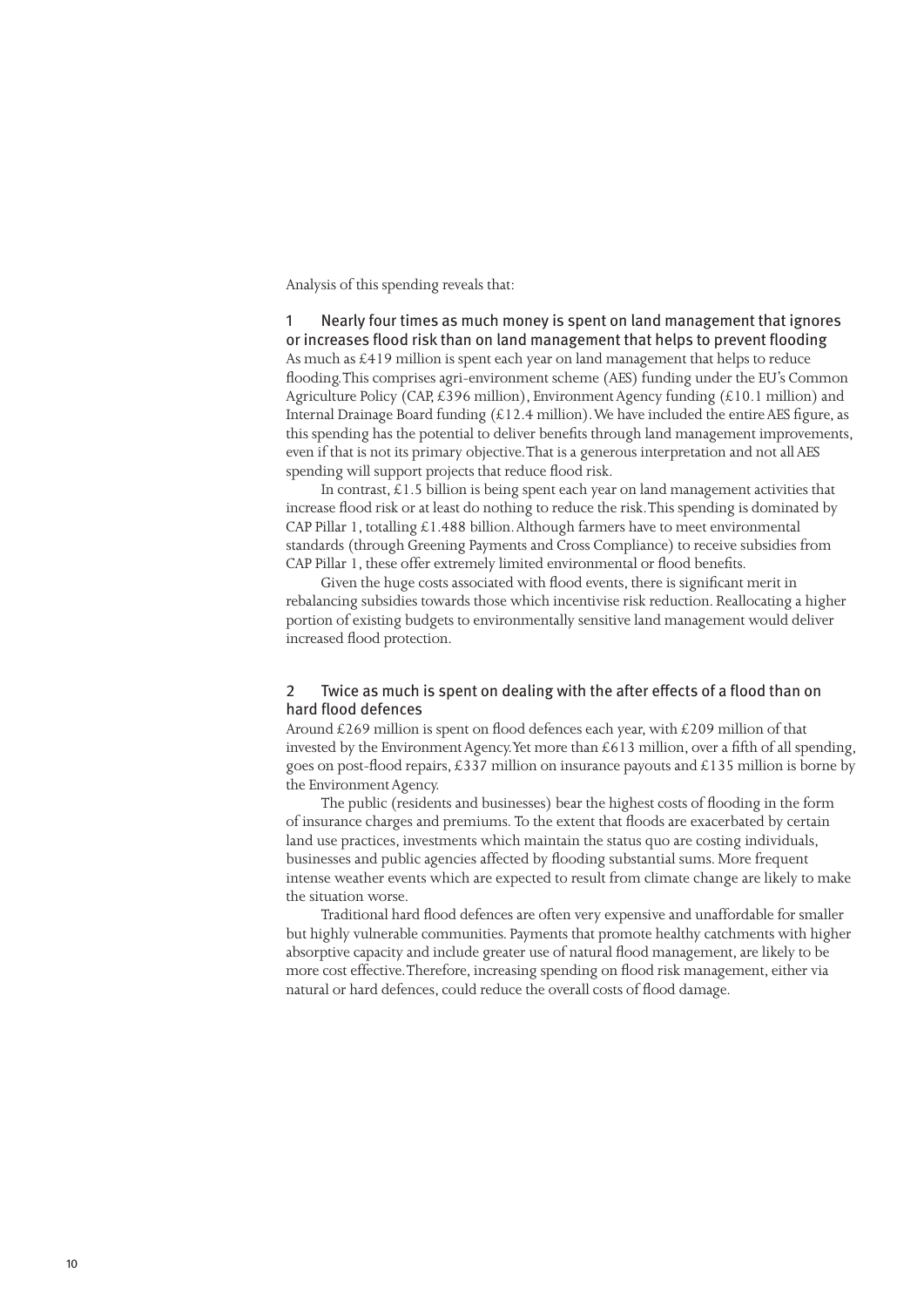## **2. What needs to change?**

Assessing the effectiveness of spending on flooding requires an understanding of how spending affects land management upstream in a catchment. England is made up of around 100 catchments, defined by how rain runs from hillsides and collects into tributaries and rivers. Catchments are shaped by natural and man-made features, and the way the land is used plays a role in determining the speed at which water falling in the catchments reaches the river, and whether it runs off the surface or infiltrates the soil.

Many towns and cities are sited downstream in catchments. So it is unsurprising that building on a floodplain significantly increases the risk of flooding to people and property in these areas. Flooding is a natural occurrence and some flood events will be unavoidable. However, land management resulting in exposed soil surfaces, unbroken slopes and compacted or degraded soils, coupled with canalised and embanked watercourses, intensive drainage and dredging systems, increases flood risk. With topsoil on arable land eroding at a rate of 2.2 million tonnes every year and only a quarter of water bodies having 'good' or 'high' status under the EU's Water Framework Directive, most catchments in England have reduced resilience to extreme weather events.<sup>6,7</sup> The same management issues also lead to water quality problems, declining biodiversity and habitats, and degraded soils.<sup>8,9,10</sup>

There is considerable potential to improve flooding outcomes by changing how land is managed within catchments.11 This has been proven in a number of local catchments in England. Land management changes in the Holnicote Estate (a 50km<sup>2</sup> catchment) helped to deliver a ten per cent reduction in flood peak during the December 2013 storms.<sup>12</sup> As a result, downstream villages were not flooded during extreme rainfall, despite the ground already being saturated and a history of regular flooding.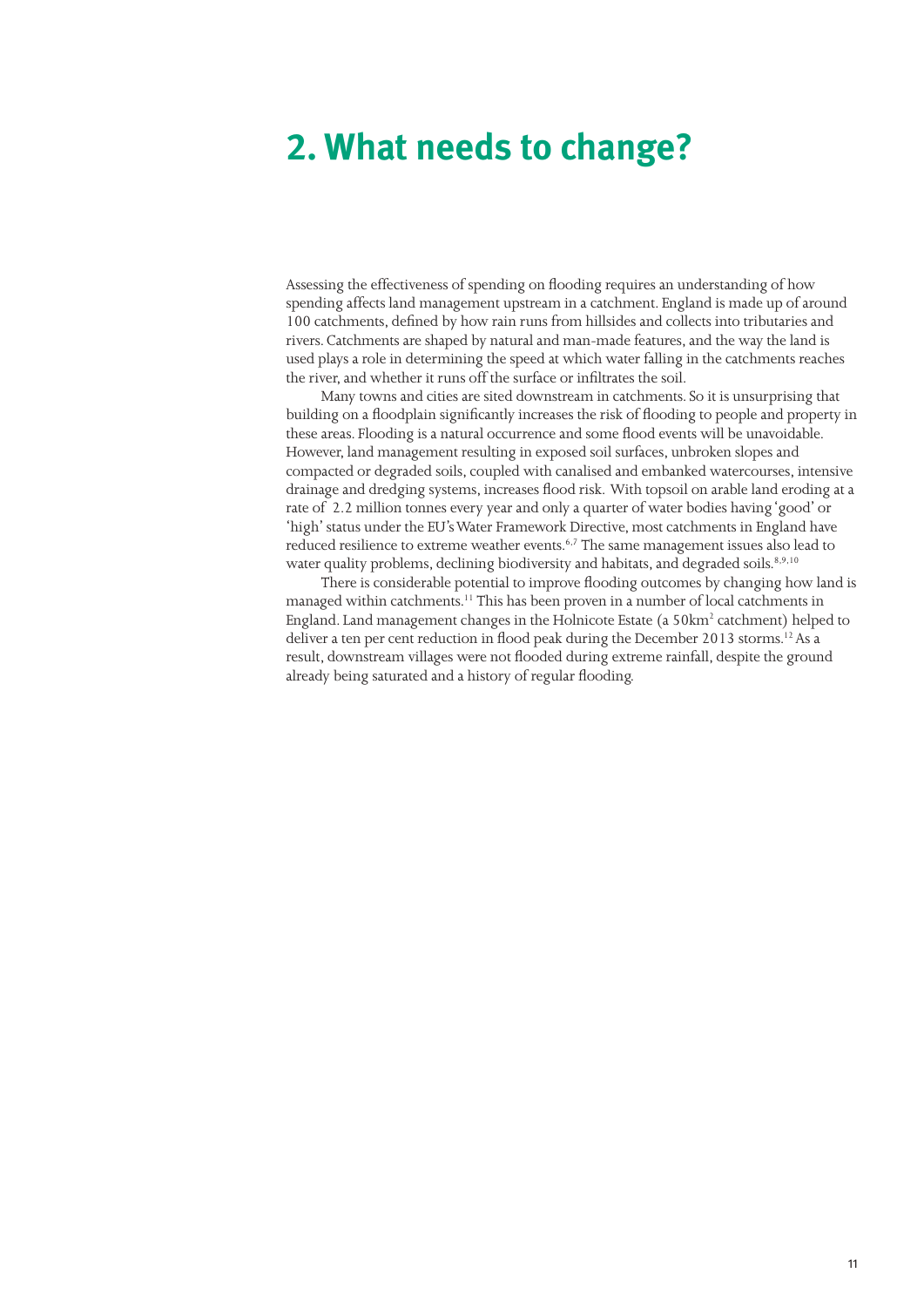#### **Flood risk factors associated with different farming systems**

### Farming system Flood risk

#### Arable crops and bare fallow



Arable land management can result in degraded soils with reduced infiltration capacity. Large fields with unbroken slopes and heavy machinery causing soil compaction both increase run-off rates. Bare land associated with crops such as maize exposes soil to surface panning and increases run-off. Arable fields are also commonly drained, speeding water away from the field and into local watercourses. Arable farming practices that reduce flood risk include restoring soil structure, breaking up slope lengths and ploughing horizontally across slopes, avoiding tillage or bare soil on steep slopes, reintroducing rough vegetation and hedges, and reducing drainage intensity.

Temporary grass is grass which has been ploughed and reseeded within a five year period, and is often intensively managed for silage or grazing. Such soils are routinely drained, reducing throughput times, and soils are at risk of compaction in intensive systems, leading to reduced infiltration and increased run-off. Practices such as

#### Temporary grass



#### Permanent grass



Permanent grassland tends to have more established and deeper root systems and a greater variety of plants, resulting in higher surface roughness and healthier soil structures. This increases rainfall absorption

restoring soil structure, avoiding compaction by livestock, reintroducing rough vegetation and hedges, and reducing drainage intensity

can all help to reduce flood risk.

rates and helps to reduce erosion and run-off. However, if inappropriately managed by overgrazing or compaction, run-off rates can increase, increasing flood risk.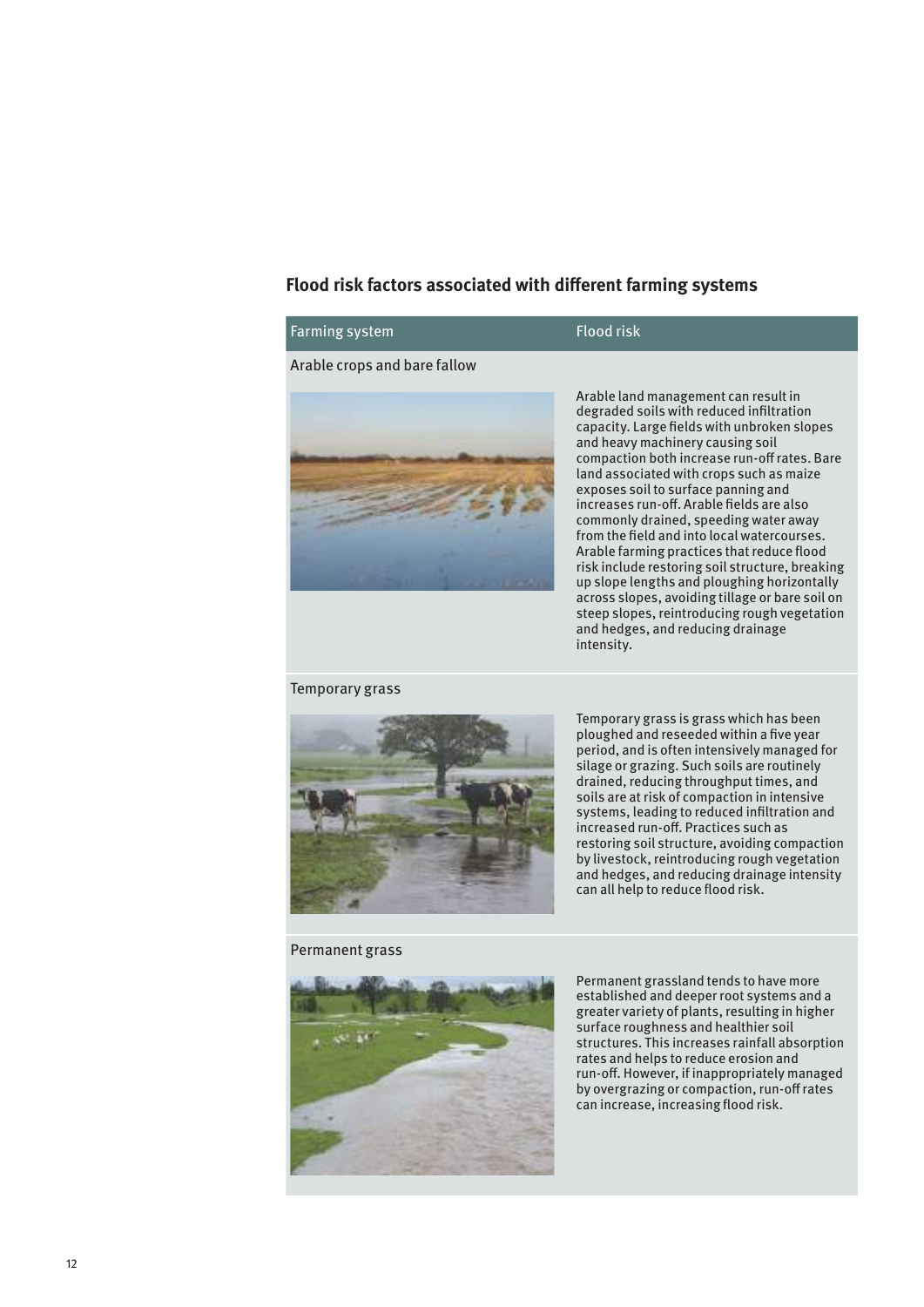#### Farming system Flood risk

#### Rough grazing



Rough grazing is managed at lower stock densities and is less productive than improved grassland. Under good management land under this system acts like a sponge, providing good water infiltration and absorption. If overstocked, flood risk can rise due to soil compaction and vegetation removal by animals.

#### Woodland



Trees increase surface roughness, dissipate rainfall intensity at the soil surface, and increase infiltration rates. They are, therefore, beneficial in reducing flood risk. However, grazed or trampled woods which have lost their understory are more likely to have bare, compacted soil and reduced infiltration rates, losing many of the benefits.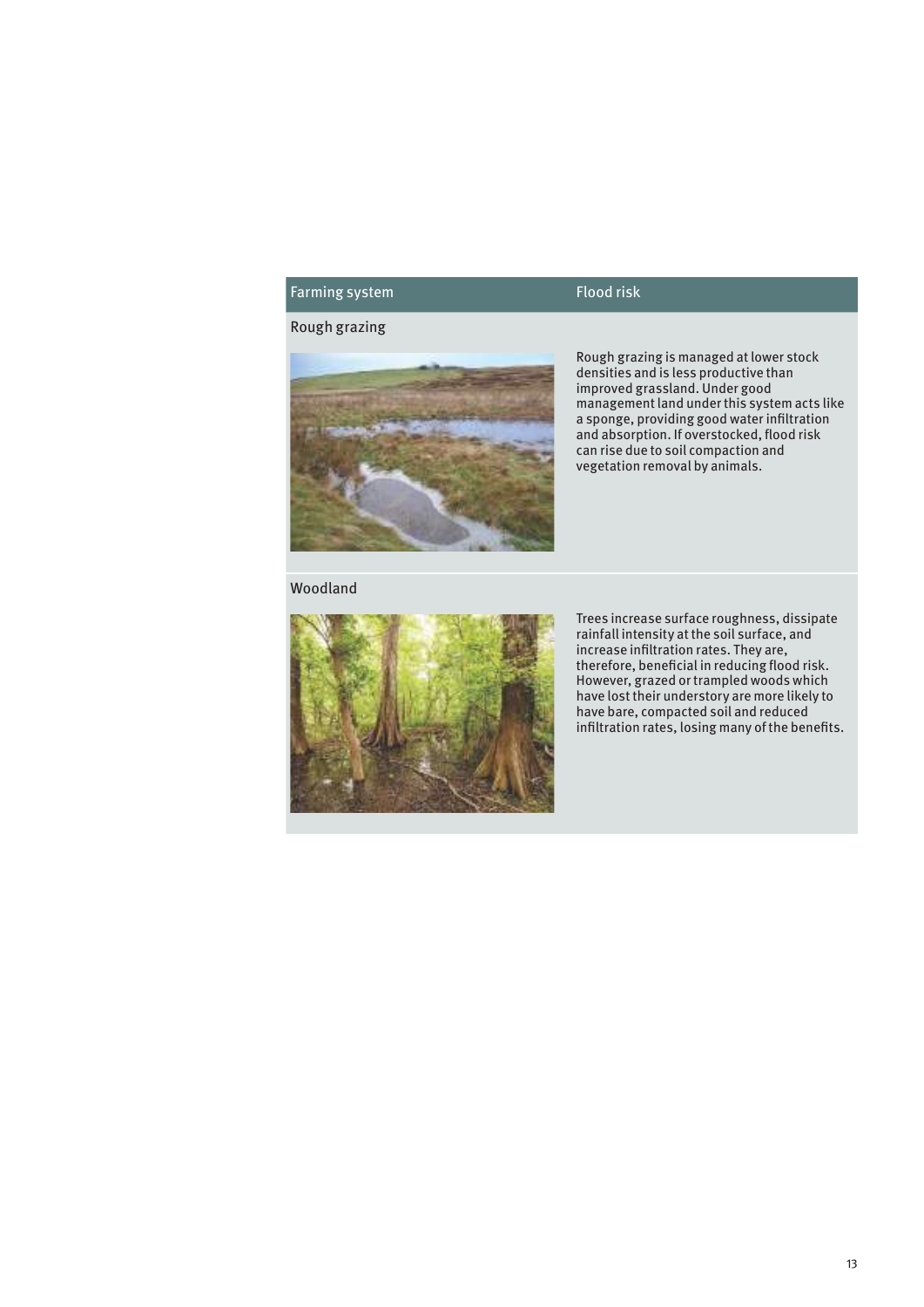#### **Natural flood management**

Natural flood management is the process of working with or mimicking natural functions, features and characteristics within catchments to store and slow down floodwaters, to reduce flood risk downstream.

| Natural flood management<br>measure | <b>Benefits</b>                                   | Critical parts of the<br>catchment |  |
|-------------------------------------|---------------------------------------------------|------------------------------------|--|
| <b>Bank restoration</b>             | Reduces erosion                                   | River channel                      |  |
|                                     | Stabilises banks                                  |                                    |  |
| In-stream structures                | Slows the flow                                    |                                    |  |
|                                     | Stores water                                      |                                    |  |
| Floodplain and riparian             | Slows the flow                                    | Riparian strips and                |  |
| woodlands                           | Stores water                                      | floodplain                         |  |
| Floodplain restoration              | Slows the flow                                    |                                    |  |
|                                     | Stores water                                      |                                    |  |
| Upland, gully and cross-slope       | Slows the flow                                    | Farmland                           |  |
| woodlands                           | Stabilises soil                                   |                                    |  |
|                                     | <b>Encourages infiltration</b>                    |                                    |  |
| Land and soil management            | Reduces surface run-off<br>Increases infiltration |                                    |  |
| Agricultural and upland drainage    | Slows the flow                                    |                                    |  |
| Overland flow barriers              | Disconnects flow pathways                         |                                    |  |
|                                     | Stores water                                      |                                    |  |
| Offline storage areas               | Stores water                                      |                                    |  |
| Non-floodplain wetlands             | Stores water                                      |                                    |  |
| Grip and drain blocking             | Disconnects flow pathways                         |                                    |  |

Natural flood management techniques

Since the severe flooding across England in 2007 there has been a growing recognition that conventional flood risk management, and the budget available to support it, are no longer adequate, particularly when faced with the more extreme flooding associated with climate change. More resilience is needed. Increasingly, this is being sought using new upstream management practices and natural flood management. There is a developing body of evidence on the cost effectiveness of these techniques and pilot projects have been implemented using the natural capacity of a healthy catchment to absorb and retain water (see the following two examples.)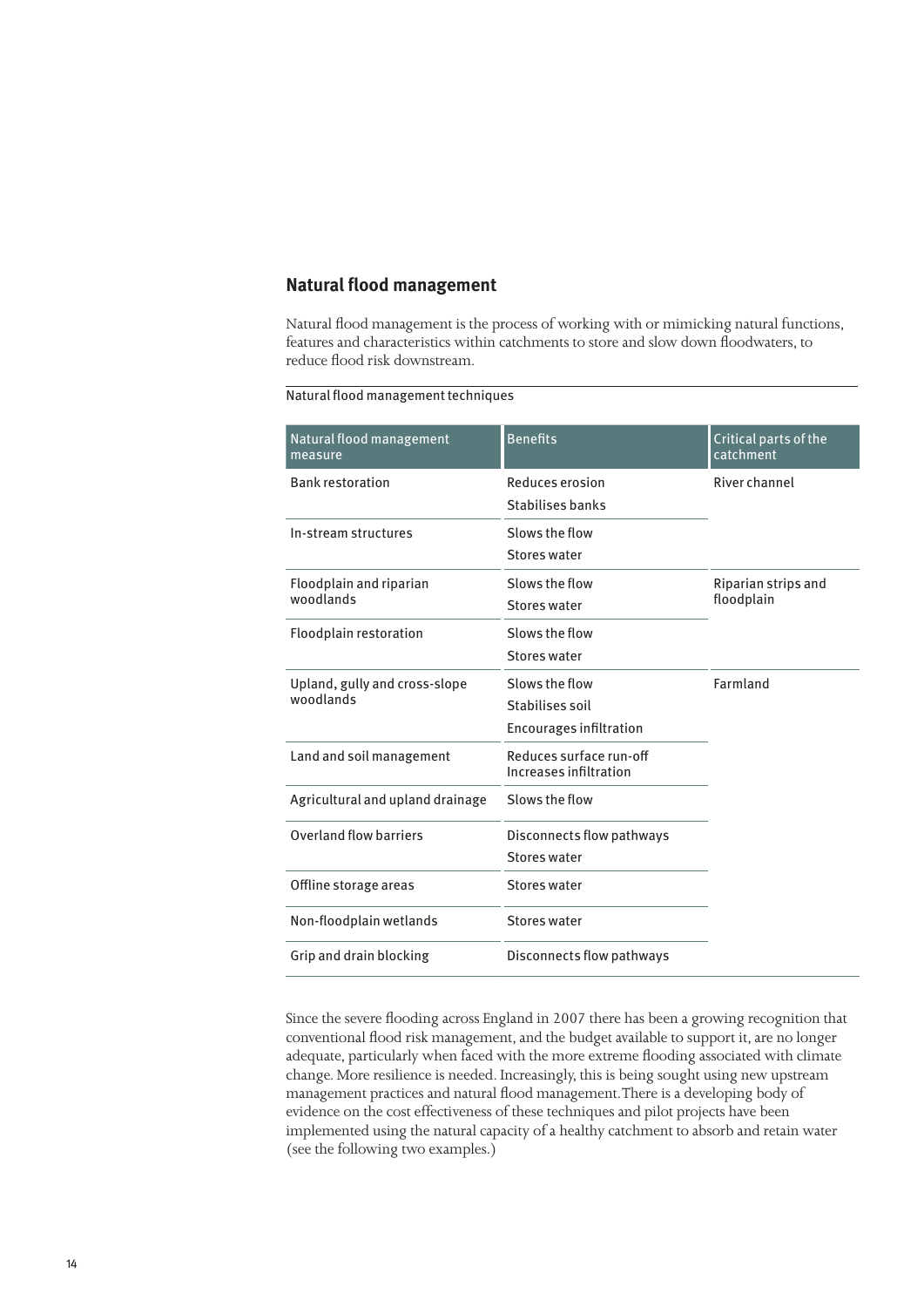#### **Natural flood management in action: Belford, Northumberland13**

The village of Belford lies within a  $5.7 \text{ km}^2$  catchment and has suffered regularly from flooding. In response to this, natural flood management (or Catchment Systems Engineering) was undertaken, as building hard defences was not cost effective. The project cost £200,000; whereas the proposed alternative hard defences would have cost  $\overline{£}$  2.5 million.

Around 40 different measures were used to store and slow water, including bunds to disconnect flow pathways, diversion structures in ditches to spill and store high flows, large wood debris structures within the channel and riparian zone management.

The combined effect of these measures was found to reduce local peak flows by around 35 per cent.

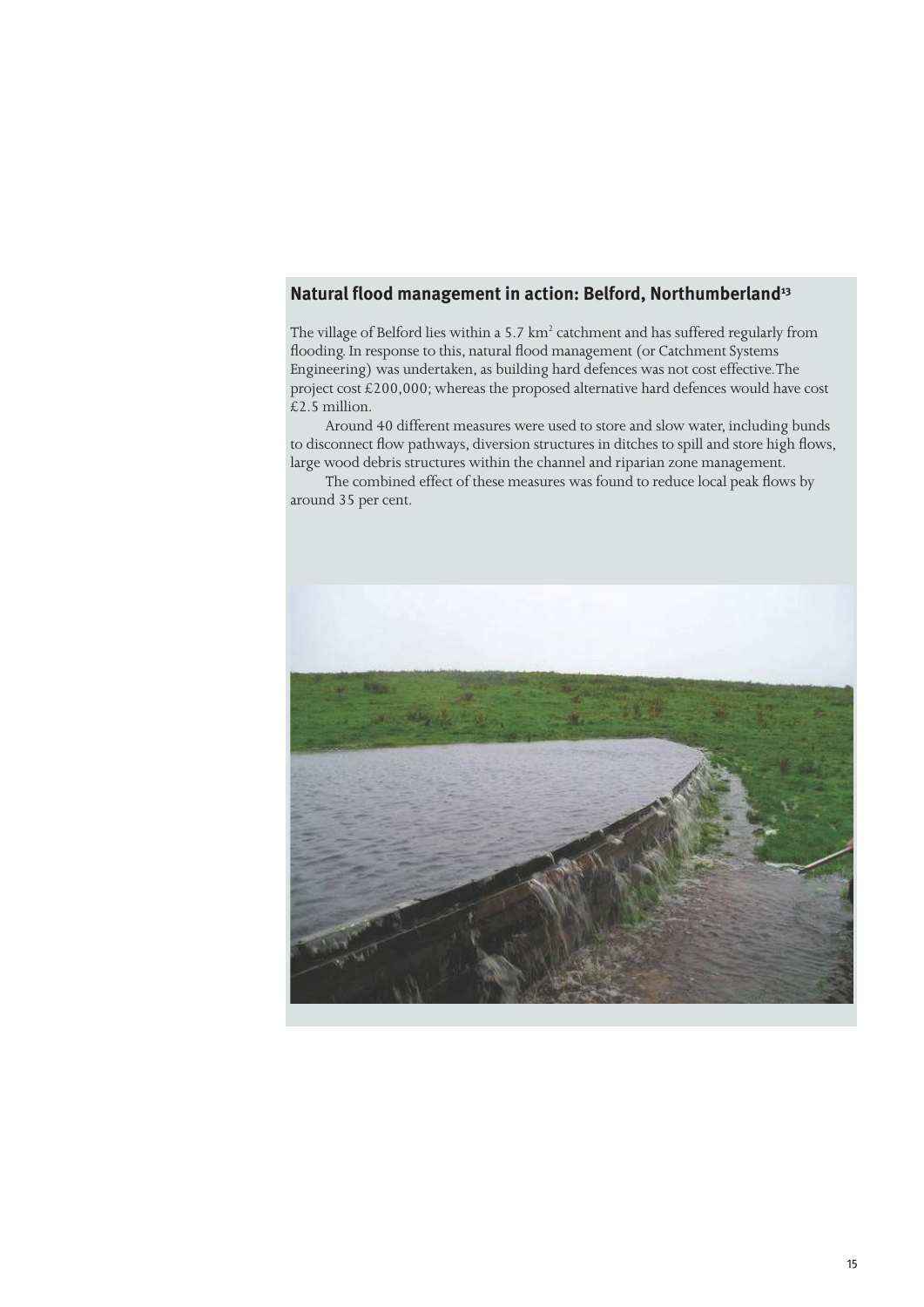#### Slowing the flow: Pickering, North Yorkshire<sup>14,15</sup>

The 'Slowing the Flow at Pickering' project aimed to demonstrate how the application of a range of land management interventions can help to reduce flood risk at the catchment scale and provide multiple benefits for local communities which had regularly experienced flooding.

A range of measures were implemented as part of the £1 million project, to help slow down the water flow within the catchment and prevent flooding. These measures included large woody debris dams, timber bunds, blocking moorland drains and controlling erosion, establishing no burn buffer zones along watercourses and planting riparian, floodplain and farmland woodland.

Peak flows were reduced by between 3.5 per cent and 7.5 per cent (by installing 100 large woody debris dams) and Pickering escaped flooding when the surrounding area was inundated in 2012.

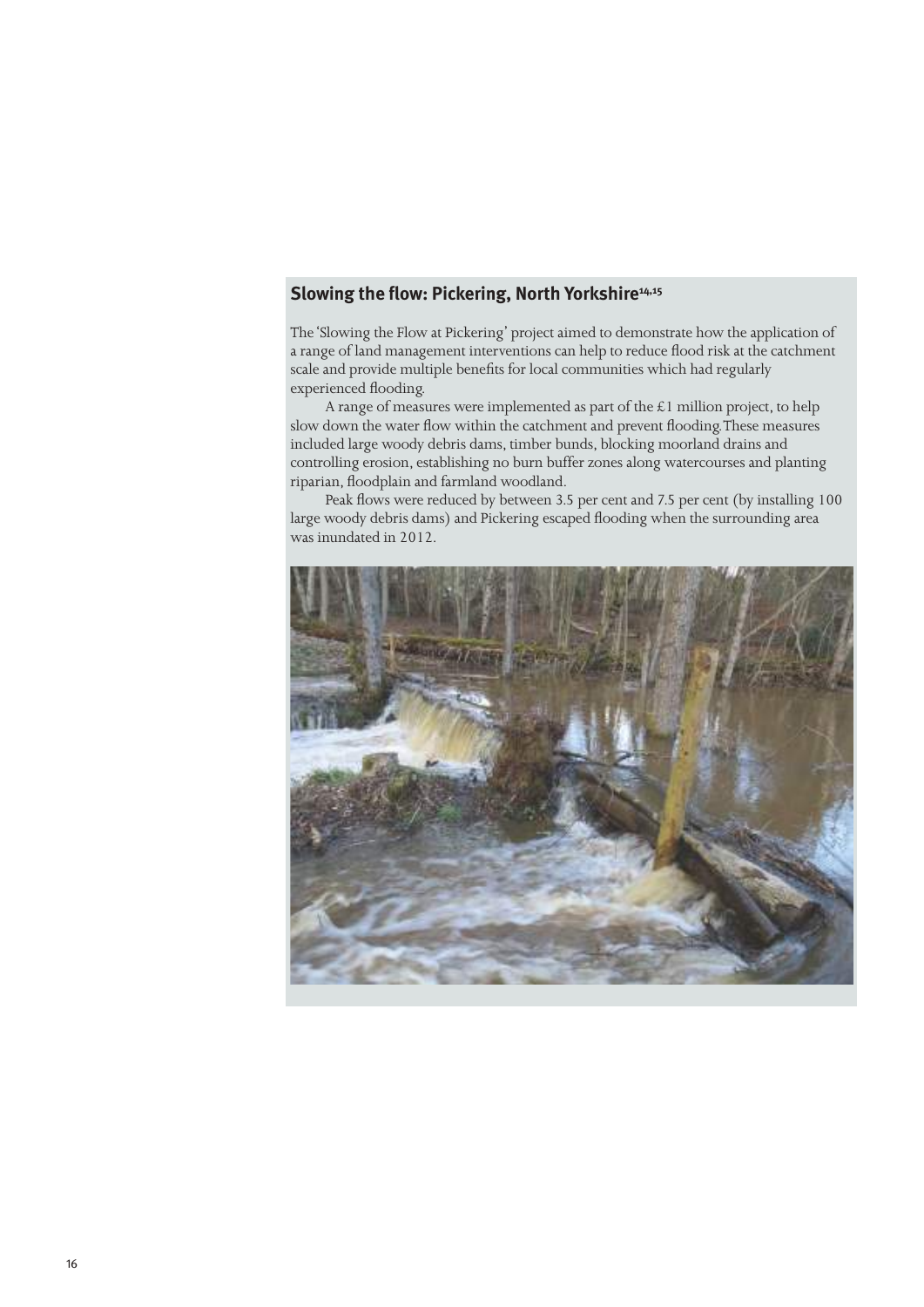The pilot projects implemented so far have been relatively small scale, but have demonstrated some notable benefits at the local level. As shown below, hydrological modelling of natural flood management has also shown the potential benefits of these measures, both as alternatives to, or in combination with, improvements to existing hard defences.

#### **The benefits of natural flood management**

- In small catchments (of around10km<sup>2</sup>), trees can reduce flood peaks by between five and 29 per cent.<sup>16</sup>
- Tree planting across the whole of a small catchment could reduce flood peaks by as much as 50 per cent.<sup>17</sup>
- Riparian woodlands can reduce flood peaks by eight to ten per cent in an approximate 69 km<sup>2</sup> catchment.<sup>18</sup>

There is still limited empirical evidence as to how effective natural flood management measures are at scale. However, the Environment Agency's Working with Natural Processes project is gathering evidence from existing projects to create an evidence directory. There are also large scale trials in development. The overall aim of the project is to overcome the barriers to investment in natural flood management, as implementation is currently much lower than it should be, given its potential to contribute to cost effective flood mitigation.

Significantly, these methods deliver a range of additional environmental and economic benefits, including:

- improving water quality, reducing soil erosion, increasing carbon sequestration and biodiversity;<sup>19</sup>
- improving the effectiveness of existing hard flood defences by reducing peak flows and delaying floodwaters;<sup>20</sup>
- building new resilience to climate change, and improving existing resilience.<sup>21</sup>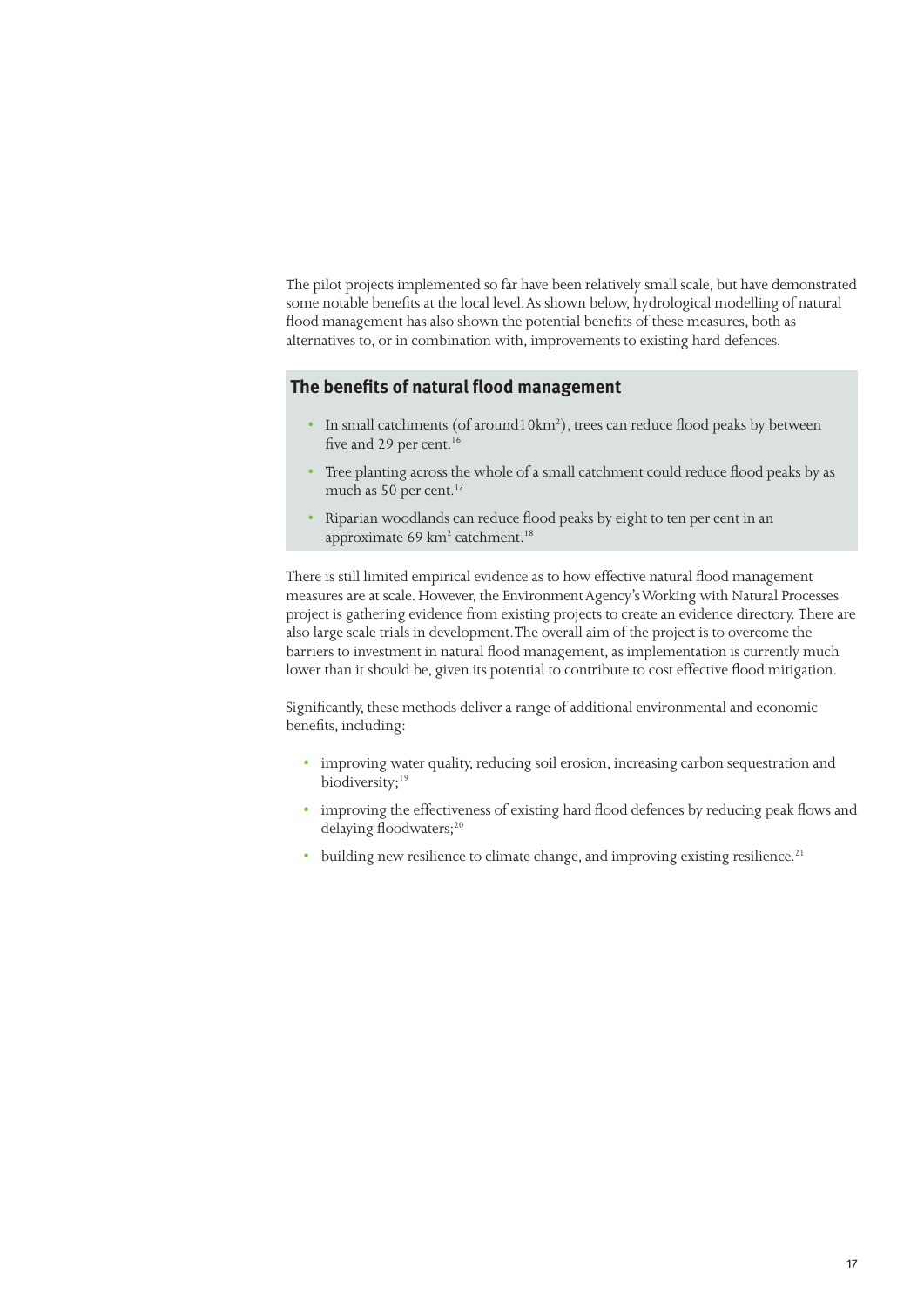## **5. Recommendations**

We have shown that nearly four times as much money goes into flood neutral or adverse land management than towards land management that helps to prevent flooding, and twice as much is spent on dealing with the after effects of a flood than on hard flood defences. We propose that the funding we have identified should be rebalanced to provide incentives for natural flood management, helping to decrease the need for defensive and reactive spending over time.

Nevertheless, given the disproportionate cost of flooding and the likelihood that severe flood events will become more frequent as a result of climate change, there is a case for increased spending on flood defences. The recognition that existing flood defence arrangements are inadequate in the face of climate change, and a growing understanding of the relationship between land use and flood risk, means that conditions are ripe to refresh spending policy. Britain's exit from the EU will create opportunities to support natural flood management, as the government will need to establish a new agricultural subsidy regime to replace the CAP.

The government has also committed to developing a 25 year plan for improving the UK's natural environment, which can help to set a framework for the development of new land use policies. And it has conducted a review of the resilience of UK infrastructure to future flooding, which can help to direct where and how funding is spent to most effectively manage the risk.

Our recommendations:

- 1 use the replacement of the Common Agricultural Policy to reward land management that helps to prevent flooding;
- 2 establish a dedicated fund for natural flood management;
- 3 set up regional Catchment Management Boards.

#### **Use the replacement of the Common Agricultural Policy to reward land management that helps to prevent flooding**

Agricultural practices can contribute to effective managment of flood risks. Yet the current CAP rules do not encourage this and, in some instances, prohibit beneficial land management methods. The future of agricultural subsidies following Britain's exit from the EU is unknown but development of a successor scheme presents the opportunity to reward land management that reduces flood risk. Discussions around the subsidy regime to replace CAP should consider how public payments could enable improvements to the overall environmental health of land, increasing catchment resilience to extreme weather events whilst delivering improvements in a range of other ecosystem services.

Furthermore, there is a strong case for ring-fencing a proportion of subsidy payment to support land management practices that increase overall water holding capacity within a catchment. The scale of the environmental and economic benefits from using agricultural subsidies to promote natural flood management is potentially huge. For example, assuming an unchanged total CAP budget, the 30 per cent of the budget currently used for greening payments to support tree planting could fund a tripling of woodland or a doubling of wetlands in England.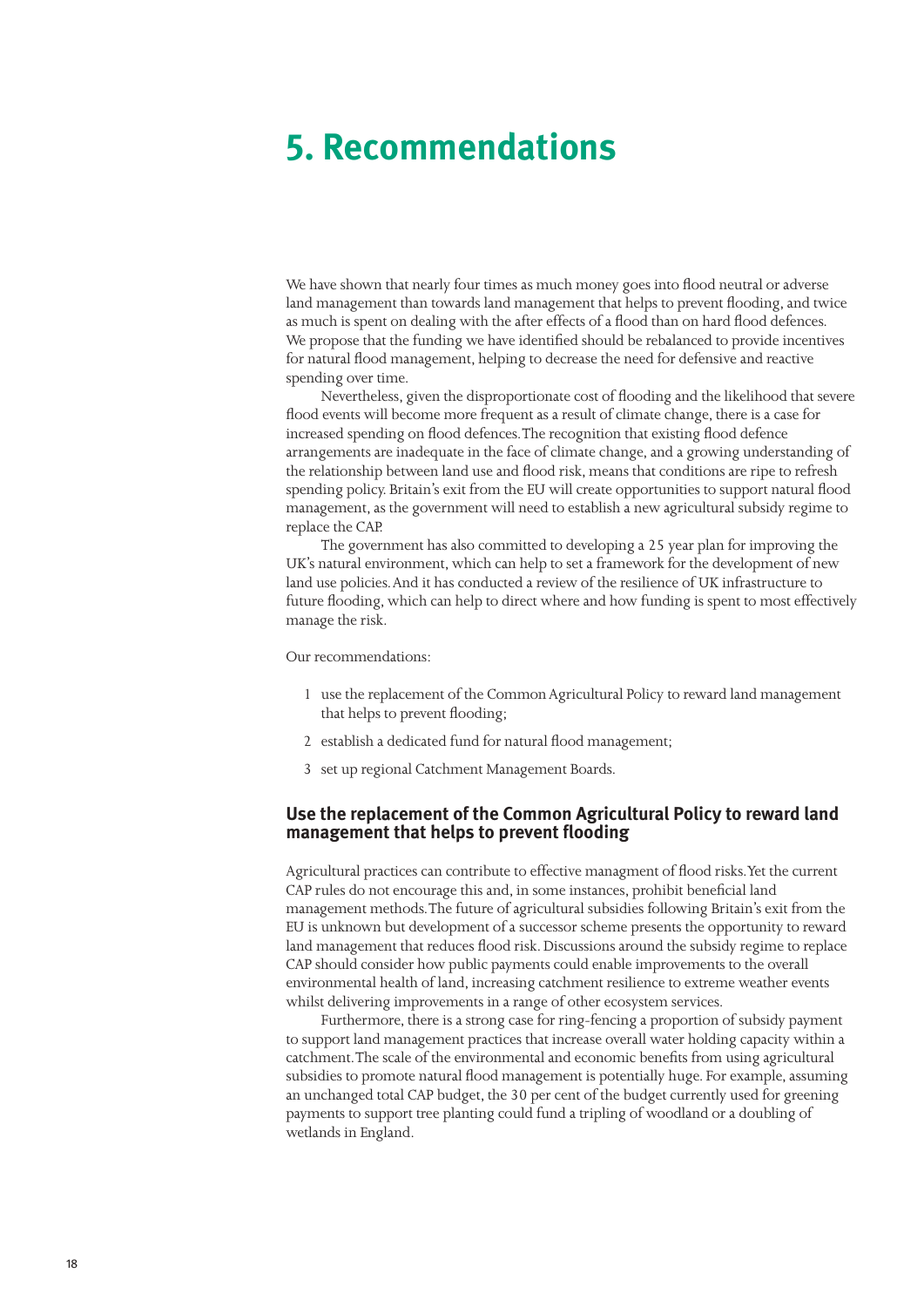#### Scaling up natural flood management with redirected agriculture subsidies



#### **Establish a dedicated fund for natural flood management**

The conditions that have to be met to obtain flood defence funding can be a substantial barrier to natural flood management. The Environment Agency requires proof that a project will deliver at least a 1:8 cost-benefit return for all the flood defence schemes it funds. The evidence of the effectiveness of natural flood management is not always available to support strong, well-evidenced proposals. The Environment Agency's Working with Natural Processes project is addressing this by collating existing evidence but, currently, the standard of protection offered at catchment scale by these measures cannot be quantified the same way it can be for hard engineering schemes. Similarly, projects using Flood Defence Grant in Aid (Environment Agency flood defence funding) must reduce flood risk to at least a one in 20 year event standard, whereas pilot projects have so far focused on reducing flood risk for smaller and more frequent flood events.

Creating a dedicated natural flood management fund outside conventional funding would support the development of the much needed evidence base at catchment scale, whilst improving flood protection for areas where further expenditure on hard defences cannot be justified. As part of this work, the known, yet largely unquantified, co-benefits of such projects should be also calculated to help improve the evidence base further. The economic tools exist to do this, as demonstrated in the UK National Ecosystem Assessment.<sup>22</sup> However, currently the quality of available data is poor.

The Office for National Statistics is already undertaking analysis into how to incorporate the value of environmental systems into national accounts by 2020. Linking greater implementation of natural flood management techniques to this process could help to improve central government understanding of its economic benefits. Demonstrating the advantages of investment in NFM should help to mainstream it as flood risk management technique, allow for more complete cost-benefit analyses and encourage investment from current land management and post-flood repair funding pots.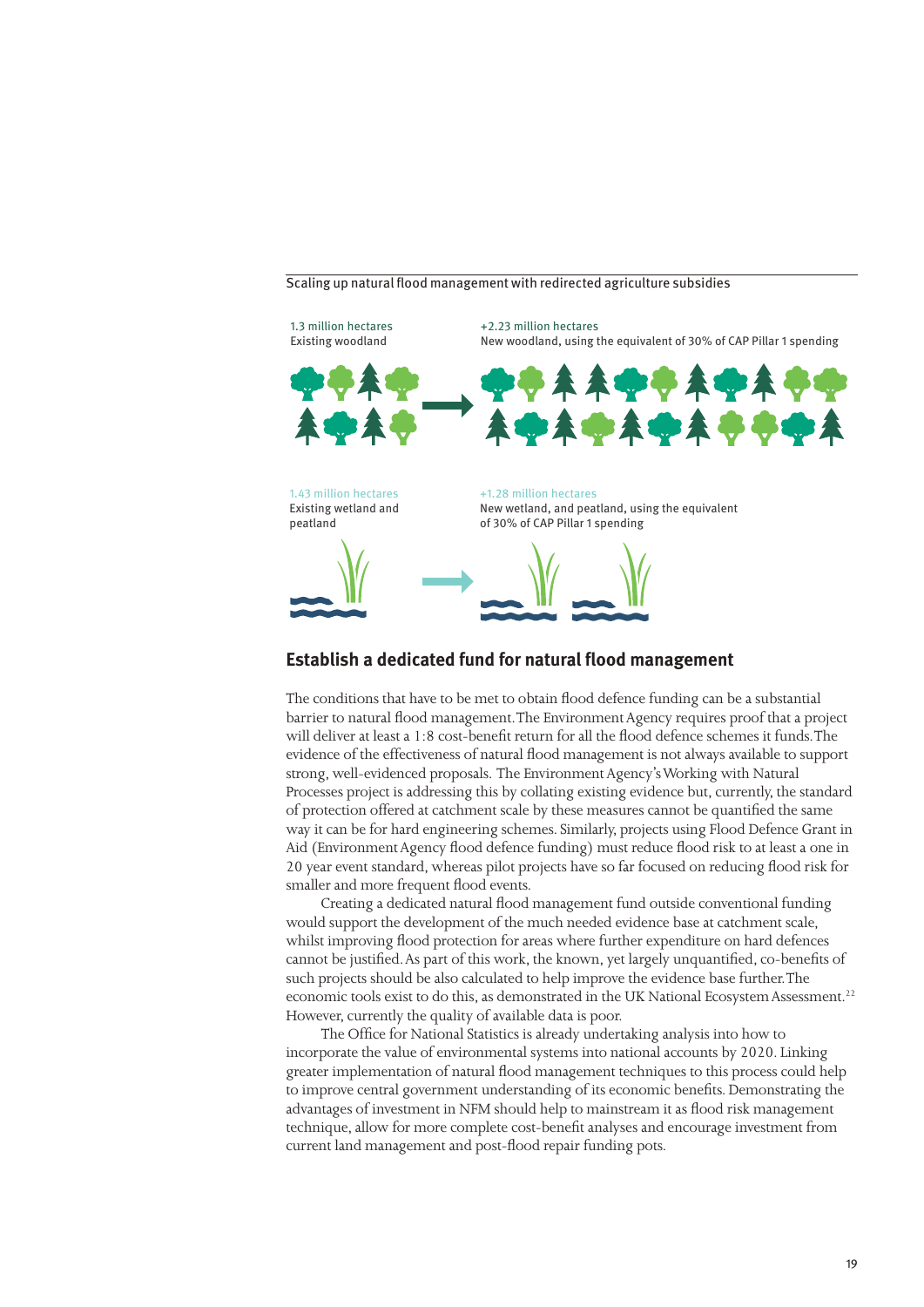#### **Set up regional Catchment Management Boards**

The Environment Agency's Catchment Flood Management Plans and River Basin Management Plans are intended to deliver more holistic approaches to flood risk management. To date, this approach has been limited by conflicting incentives for land managers. Catchment based decision making could significantly boost the role of natural flood management.

We have highlighted a range of hidden costs associated with managing the risks and consequences of river flooding. Failure to account for the full costs means we are underusing interventions that reduce risks and improve resilience, such as natural flood management. A new approach is required which takes account of the water flows through the whole landscape within a catchment, rather than focusing on flood hotspots, and which improves risk management by consolidating decision making.

Regional joint bodies are already exploring approaches to increase resilience to flooding. For example, the Somerset Rivers Authority was established in 2015 in response to the severe flooding in the winter of 2013-14. The authority is run by a board, formed of regional partners who also provide local funding. It aims to deliver more joined up solutions to flood risk. Its projects have been implemented through five thematic working groups: river management, land management, urban water management, resilient infrastructure and building local resilience, which collaborate with each other to deliver a holistic management strategy.

The government's National Flood Resilience Review identified the need for stronger co-ordination of local partners, led by new catchment leaders, to improve flood risk management. We recommend this is done through regional Catchment Management Boards with responsibility for local co-ordination, strategic planning, land management incentives and regulatory enforcement. These boards should be formed of experts and stakeholders, who understand the issues associated with flooding locally and are best placed to address them. Each board should undertake a comprehensive regional flood spending review to quantify the full costs involved and identify how funding should be allocated.

#### **The benefit of a facilitation fund**

Natural England's Facilitation Fund is a good a model for environmental improvement support at landscape scale. It funds co-ordination across multi-landowner agri-environment projects, collectively delivering better environmental outcomes than could be achieved by participants acting in isolation. Although the fund is not solely for natural flood management, it co-ordinates delivery across multiple private enterprises, which could also be done by regional Catchment Management Boards.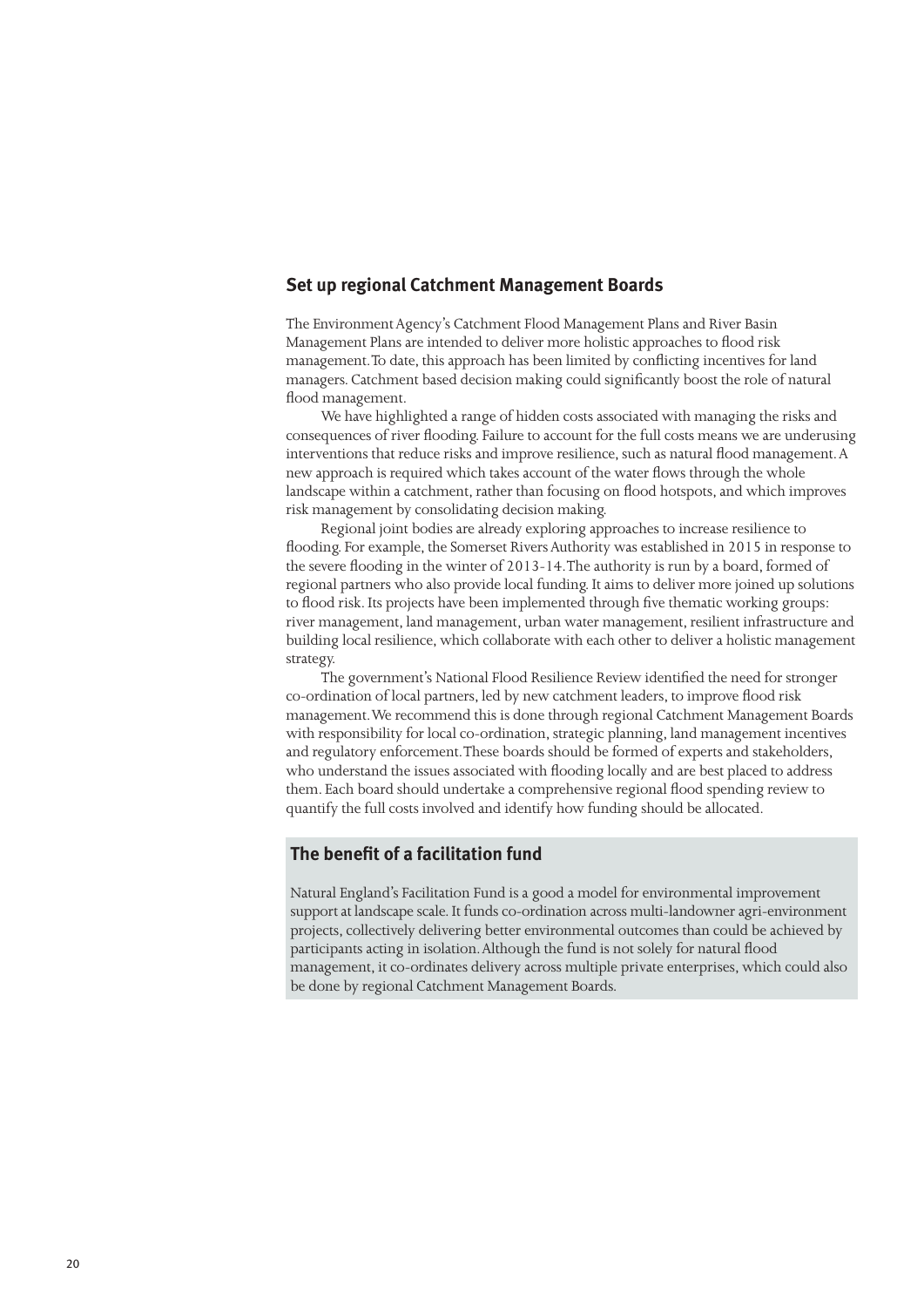## **Appendix Methodology**

We identified the key costs associated with flooding in England, focused on official sources for the year 2013-14. Data was unfortunately not available to analyse flood related spending in Scotland, Ireland or Wales. Where national figures for 2013-14 were unavailable, and estimates have been used instead, this has been noted in the table below.

| <b>Funding</b><br>stream              | Category of<br>spending                               | Sum               | Methodology and<br>assumptions                                                                                                                                                                                                      | <b>Sources</b>                                                                                                                                                               |
|---------------------------------------|-------------------------------------------------------|-------------------|-------------------------------------------------------------------------------------------------------------------------------------------------------------------------------------------------------------------------------------|------------------------------------------------------------------------------------------------------------------------------------------------------------------------------|
| CAP Pillar 1                          | <b>Flood adverse</b><br>or neutral land<br>management | £1.488<br>billion | <b>Total sum of Single</b><br><b>Payment Scheme</b><br>spending for England.<br>Allocated to regions in<br>proportion to their<br>agricultural land area                                                                            | HM Government,<br>Agriculture in the UK 2014,<br>table 10.3, 'Direct payment<br>to farmers by country 2014'                                                                  |
| CAP Pillar 2                          | Flood<br>preventative<br>land<br>management           | £396<br>million   | Total sum of<br>agri-environment<br>schemes spending<br>for England                                                                                                                                                                 | HM Government, 2014,<br>Agriculture in the UK 2014,<br>table 10.4, 'Direct<br>payments made through<br>key measures of the Rural<br>Development Programmes'                  |
| Internal<br>Drainage<br><b>Boards</b> | <b>Flood adverse</b><br>or neutral land<br>management | £12.4<br>million  | A third of flood related<br>spending to account for<br>their water level<br>management activities                                                                                                                                   | Internal Drainage Board<br>spending attributed to<br>flood risk management<br>activity 2014-15 from:<br><b>Association of Drainage</b><br>Authorities, 2016, IDB<br>accounts |
|                                       | Hard flood<br>defences                                | £12.4<br>million  | A third of flood related<br>spending to account for<br>their flood risk<br>management activities                                                                                                                                    |                                                                                                                                                                              |
|                                       | Flood<br>preventative<br>land<br>management           | £12.4<br>million  | A third of flood related<br>spending to account for<br>their Biodiversity Action<br>Plans                                                                                                                                           |                                                                                                                                                                              |
| Environment<br>Agency                 | Hard flood<br>defences                                | £209<br>million   | Capital expenditure<br>associated with river<br>flood defences (culverts<br>and channel<br>improvements,<br>embankments, flood<br>risk management<br>strategies, flood<br>mapping, piling, and<br>restoration and<br>refurbishment) | <b>Environment Agency</b><br><b>Accounts 2014-15</b><br>HM Government, Country<br>and regional analysis 2014                                                                 |
|                                       | Post-flood<br>repairs                                 | £135<br>million   | <b>Environment Agency</b><br>figures on the cost of<br>repairs arising from the<br>2013-14 floods                                                                                                                                   | <b>Environment Agency</b><br>response to National<br><b>Information Request</b><br>HM Government, 2012,<br>UK climate change risk<br>assessment                              |
|                                       | Flood<br>preventative<br>land<br>management           | £10.1<br>million  | Total project spending<br>on in-river natural flood<br>management                                                                                                                                                                   | Environment Agency, 2014,<br><b>Catchment Restoration</b><br>Fund                                                                                                            |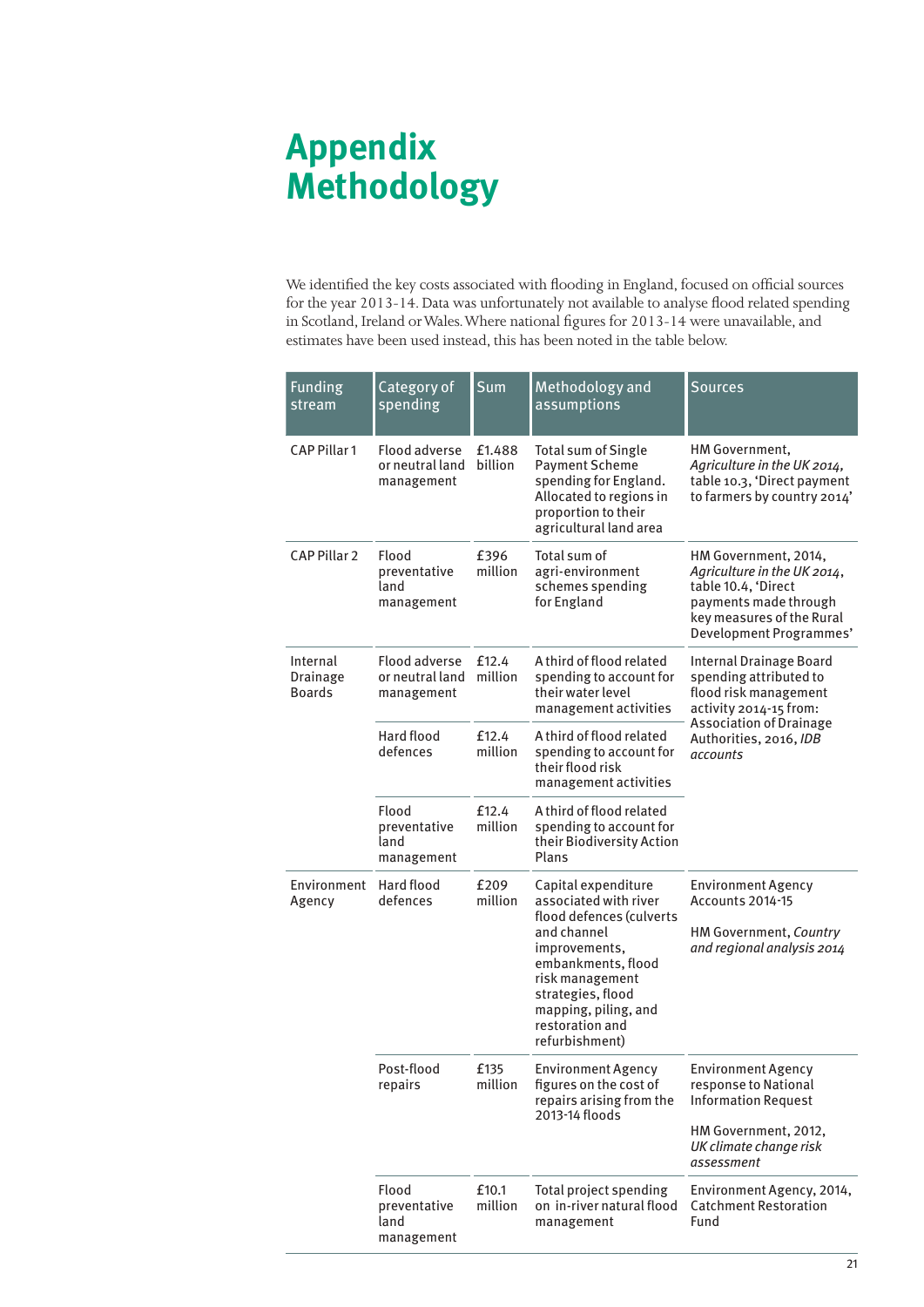| <b>Funding</b><br>stream   | Category of<br>spending | Sum             | Methodology and<br>assumptions                                                                                                                                                                                                    | <b>Sources</b>                                                                                                                                                                              |
|----------------------------|-------------------------|-----------------|-----------------------------------------------------------------------------------------------------------------------------------------------------------------------------------------------------------------------------------|---------------------------------------------------------------------------------------------------------------------------------------------------------------------------------------------|
| Local<br>authorities       | Hard flood<br>defences  | f26<br>million  | Local authorities' flood<br>defences spending                                                                                                                                                                                     | Department for<br><b>Communities and Local</b><br>Government's general fund<br>revenue account budget,<br>2015-16 data                                                                      |
|                            | Post-flood<br>repairs   | £1.6<br>million | <b>Estimates of local</b><br>authorities' flood<br>damage costs were<br>based on the proportion<br>of structural<br>maintenance spend<br>categorised as<br>'unforeseen costs', 0.31<br>per cent, as reported by<br><b>ALARM</b>   | Department for<br><b>Communities and Local</b><br>Government's general fund<br>revenue account budget,<br>2015-16 data<br>ALARM, 2015, Annual local<br>authority road maintenance<br>survey |
| <b>Highways</b><br>England | Post-flood<br>repairs   | £110<br>million | Proportion of<br>£180 million road<br>transport damage costs<br>in England attributed to<br>fluvial and ground water<br>flooding (61 per cent)                                                                                    | Environment Agency, 2016,<br>The costs and impacts<br>of the winter 2013 to 2014<br>floods                                                                                                  |
| Insurance<br>payouts       | Post-flood<br>repairs   | £337<br>million | Proportion of<br>£665 million insurance<br>claims for residential<br>and commercial<br>property, temporary<br>accommodation and<br>vehicles in England<br>attributed to fluvial and<br>groundwater flooding<br>$(37-60$ per cent) | Environment Agency, 2016,<br>The costs and impacts of<br>the winter 2013 to 2014<br>floods                                                                                                  |
| Network Rail Post-flood    | repairs                 | £29<br>million  | Proportion of<br>£110 million rail<br>transport damage<br>costs in England<br>attributed to fluvial<br>and ground water<br>flooding (26 per cent)                                                                                 | Environment Agency, 2016,<br>The costs and impacts of<br>the winter 2013 to 2014<br>floods                                                                                                  |
| Grid<br>companies          | Hard flood<br>defences  | £22<br>million  | Distribution network<br>operators annual<br>average spend on flood<br>resilience 2010-11 to<br>2014-15                                                                                                                            | DECC, 2015, Delivering<br>investment in networks                                                                                                                                            |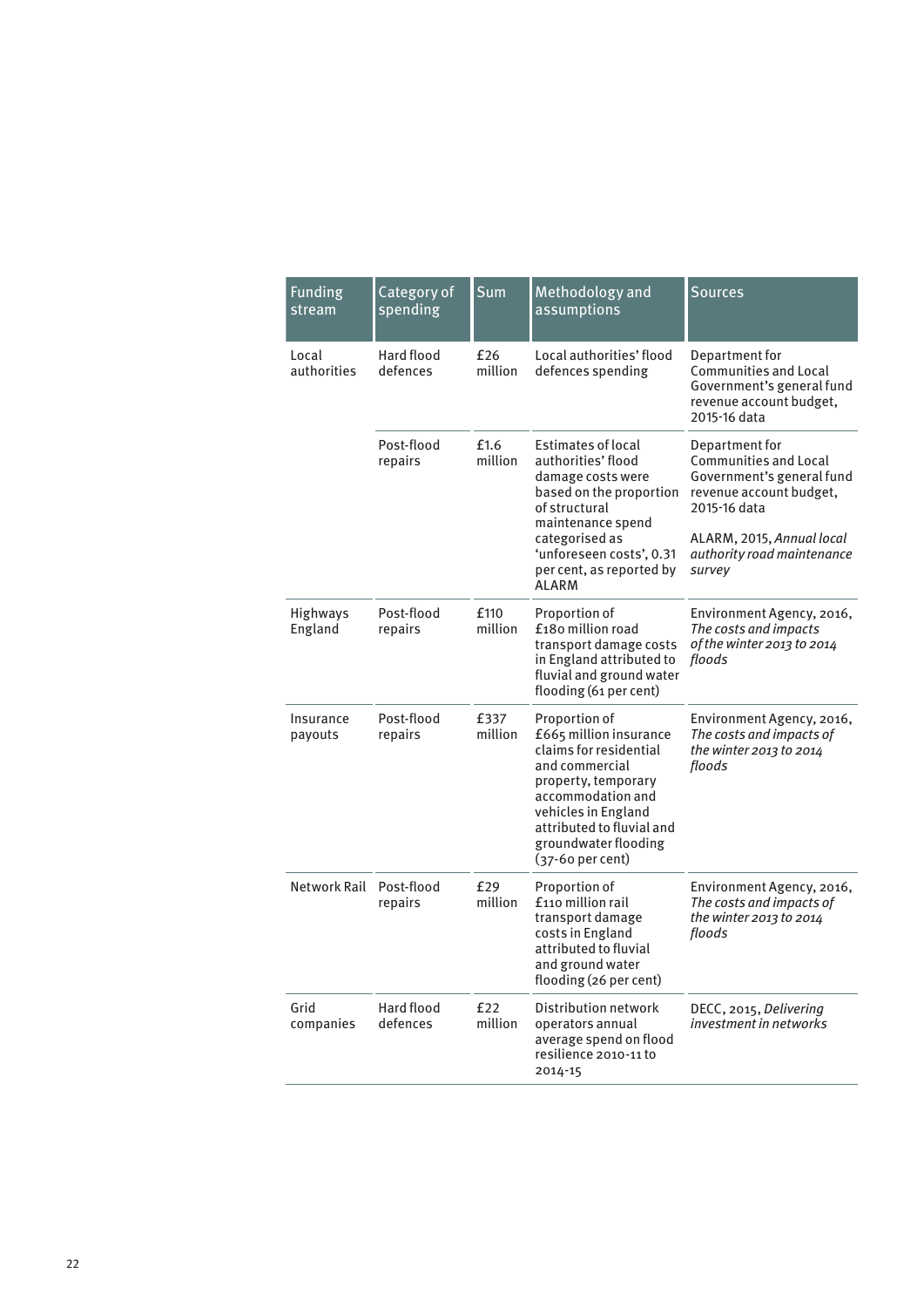## **Endnotes**

- <sup>1</sup> KPMG, press release, 28 December 2015, 'Flooding economic impact will breach £5bn'
- <sup>2</sup> Environment Agency, 2014, Flood and coastal erosion risk management long term investment scenarios
- <sup>3</sup> Defra, 2015, *Central government funding for flood and coastal erosion risk management in England*
- <sup>4</sup> Committee on Climate Change, 2014, *Climate change risk assessment 2017: projections of future flood risk in the UK*
- <sup>5</sup> See the appendix on page 21 for details
- <sup>6</sup> Defra, 2010, *Understanding the costs and benefits of mitigation measures used to reduce or prevent soil erosion*
- <sup>7</sup> Environment Agency, 2013, *Water Framework Directive classification 2013 progress update*
- 8 Ibid
- 9 RSPB, 2012, *State of nature*
- 10 Defra, 2010, op cit
- <sup>11</sup> N McIntyre et al, 2012, The potential for reducing flood risk through changes to rural land management: *outcomes from the Flood Risk Management Research Consortium*
- <sup>12</sup> National Trust, 2015, *From source to sea: natural flood management the Holnicote experience*
- <sup>13</sup> M Wilkinson and P Quinn, 2014, *A* catchment systems engineering approach to managing runoff in *rural catchments*
- <sup>14</sup> Centre of Expertise for Waters, 2016, *Natural flood management case studies*
- <sup>15</sup> Forestry Commission, 2015, 'Natural flood management: lessons learned database'
- <sup>16</sup> Houses of Parliament, 2011, *Natural flood management*
- <sup>17</sup> Ibid
- 18 Ibid
- <sup>19</sup> SEPA, 2016, *Natural flood management handbook*
- $20$  Ibid
- $21$  Ibid
- <sup>22</sup> UK National Ecosystem Assessment, 2011, *UK national ecosystem assessment: synthesis of the key findings*